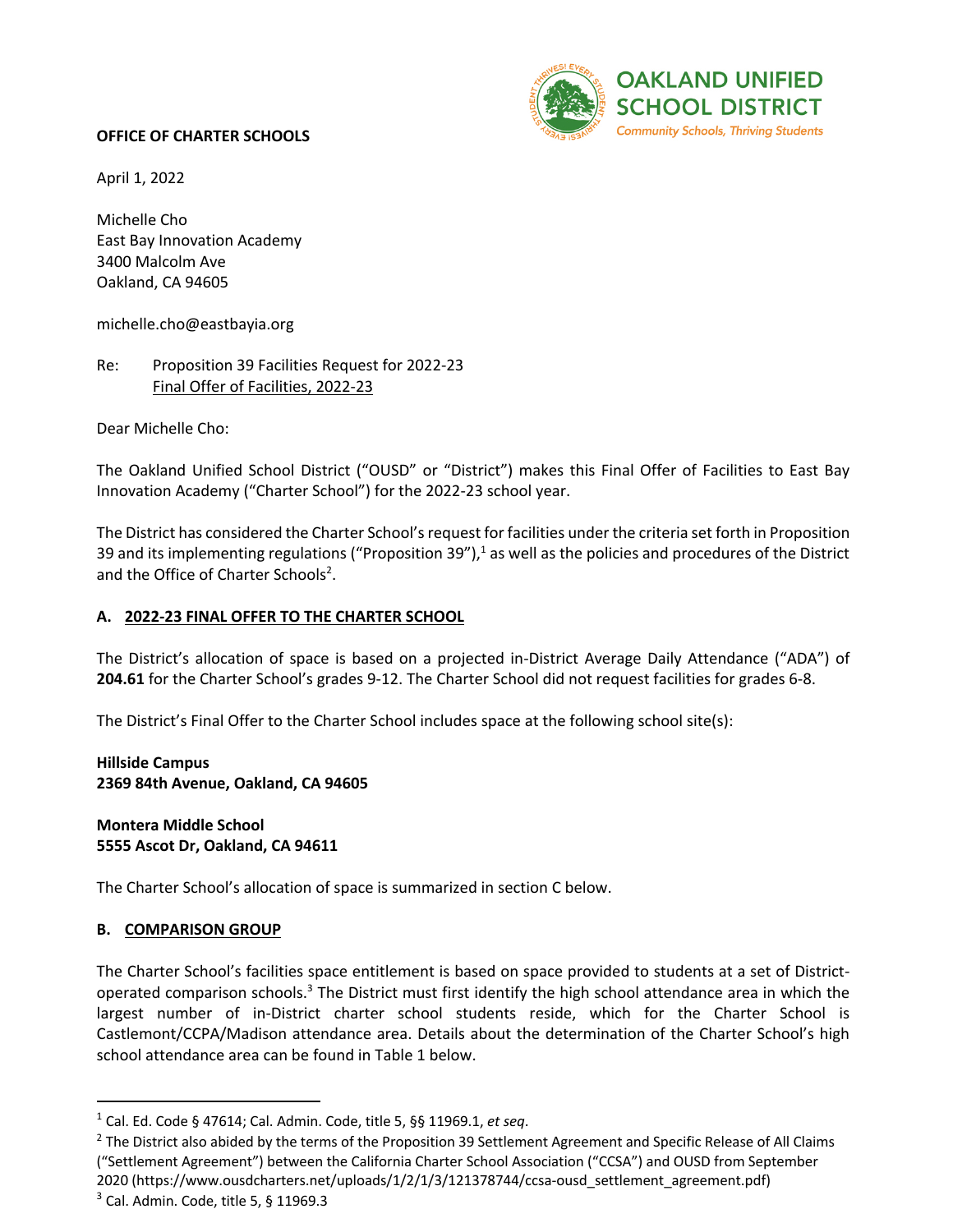

| <b>High School Attendance Area</b> | # of Students |
|------------------------------------|---------------|
| CASTLEMONT/CCPA/MADISON            | 213           |
| <b>FREMONT</b>                     | 42            |
| <b>MCCLYMONDS</b>                  | 11            |
| <b>OAKLAND HIGH</b>                | 30            |
| <b>OAKLAND TECH</b>                | 25            |
| <b>Outside of Oakland</b>          | 72            |
| <b>SKYLINE</b>                     | 164           |

**Table 1: High School Attendance Area** 

The District then identified "the district-operated schools with similar grade levels that serve students living in the high school attendance area, as defined in Education Code section 17070.15(b), in which the largest number of students of the charter school reside."4 Using the methodology in the regulations, the District determined that the comparison group schools for the Charter School are as follows:

#### ● **9-12:**

- o Coliseum College Prep Academy
- o Castlemont High School
- o Madison Park Academy 6-12

#### **C. REASONABLE EQUIVALENCE EVALUATION**

In order to meet Proposition 39 standards that proposed facilities are "reasonably equivalent," the District compares the proposed facilities to District-operated schools constituting the comparison school group. The District has considered capacity, condition, location, and other relevant factors, using as a point of reference the comparison group schools identified above.<sup>5</sup>

With respect to "capacity", the District allocates facilities to the Charter School that are reasonably equivalent to the comparison group as follows in the categories of facilities listed below:

- Ratio of teaching stations (classrooms) to average daily attendance ("ADA")
- Specialized classroom space if such facilities are available to the district comparison group (e.g., science laboratories)
- Non-teaching space, which the district can share with the charter school (e.g., administrative, kitchen, multi-purpose, and/or play area space)

#### **C1. Capacity - Exclusive-Use Classrooms (Non-Specialized)**

#### **C1a. Classroom Entitlement**

The District has determined the number of classrooms (excluding specialized classroom space) the Charter School is entitled to based on the number of classrooms (non-specialized) "provided to" District students at the comparison group schools.

Based on the number of classrooms (non-specialized) "provided to" District students at the comparison group schools, the District determined the ADA-to-classroom ratio at the comparison group schools as 19.60 ADA per classroom for grades 9-12, as demonstrated in the table below.

<sup>4</sup> Cal. Admin. Code tit. 5, § 11969.3(a)(2)

 $5$  Cal. Admin. Code tit. 5, §11969.3(c)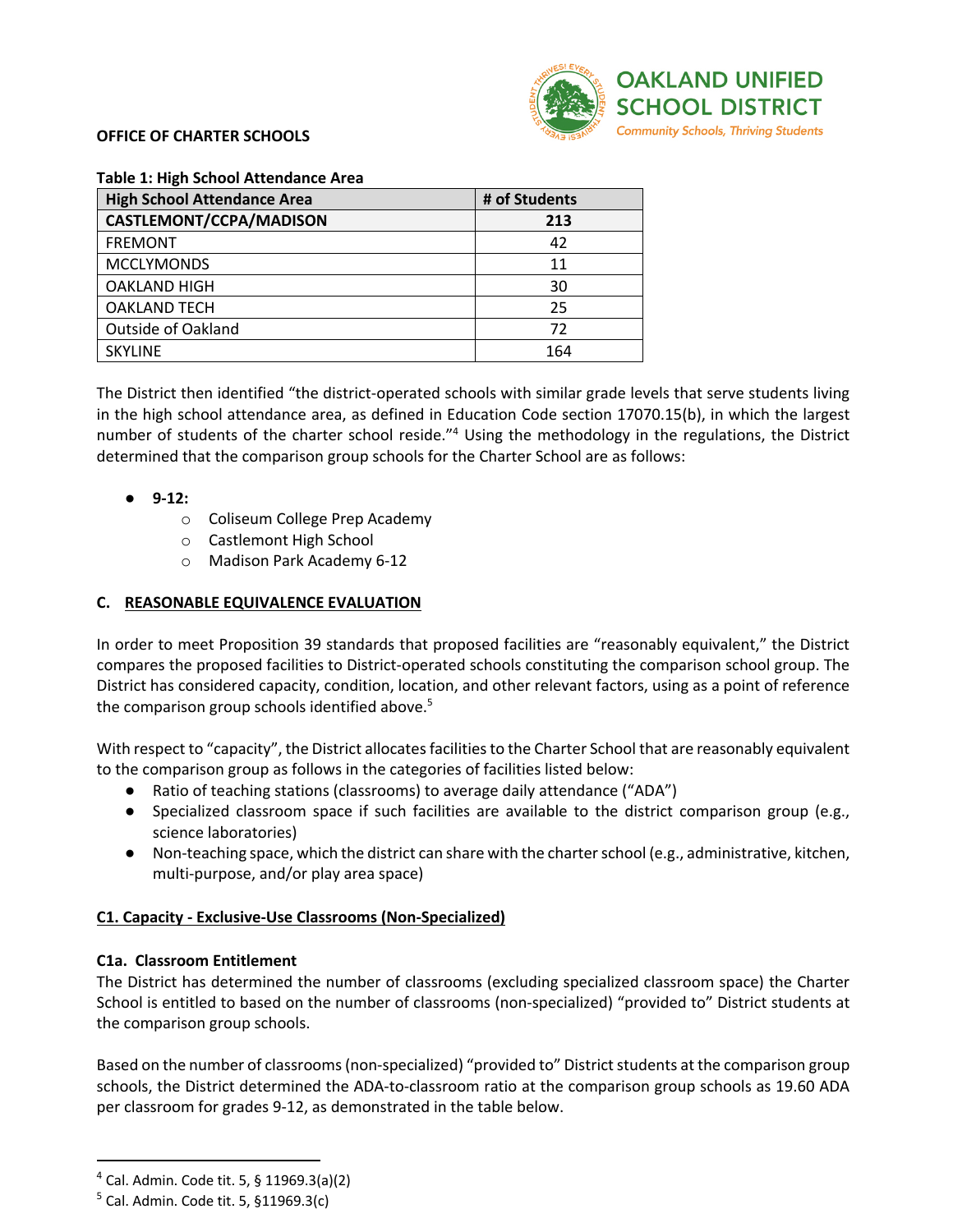

**Table 2: Classroom Entitlement Calculation for Grades 9-12**

| <b>Comparison School(s) Serving 9-12</b>                                          |                                                      |                                                                     |                                                                                        |                                                     |                                                                                              |                                            |  |  |  |  |  |
|-----------------------------------------------------------------------------------|------------------------------------------------------|---------------------------------------------------------------------|----------------------------------------------------------------------------------------|-----------------------------------------------------|----------------------------------------------------------------------------------------------|--------------------------------------------|--|--|--|--|--|
|                                                                                   | High School Attendance Area: CASTLEMONT/CCPA/MADISON |                                                                     |                                                                                        |                                                     |                                                                                              |                                            |  |  |  |  |  |
| А.<br><b>Comparison School</b><br><b>Name</b>                                     | <b>B.</b><br>Projected<br><b>ADA</b><br>(Non-SDC)    | C.<br><b>Total Number</b><br>of Classrooms<br>(Non-<br>Specialized) | D.<br>Number of<br><b>Classrooms Not</b><br><b>Provided to K-12</b><br><b>Students</b> | Ε.<br>Number of<br><b>SDC</b><br>Classroom<br>$s^6$ | F.<br><b>Number of</b><br>Classroom<br>s Provided<br>to K-12<br><b>Students</b><br>$(C-D-E)$ | G.<br>ADA per<br><b>Classroom</b><br>(B/F) |  |  |  |  |  |
| Coliseum College<br>Prep Academy                                                  | 641.33                                               | 33                                                                  | 0                                                                                      | 2                                                   | 31                                                                                           | 20.69                                      |  |  |  |  |  |
| Castlemont High<br>School                                                         | 626.77                                               | 65                                                                  | 23                                                                                     | 6                                                   | 36                                                                                           | 17.41                                      |  |  |  |  |  |
| <b>Madison Park</b><br>Academy 6-12                                               | 662.89                                               | 35                                                                  | 0                                                                                      | 3                                                   | 32                                                                                           | 20.72                                      |  |  |  |  |  |
| H. District Comparison School Average ADA per Classroom:<br>(Average of Column F) |                                                      |                                                                     |                                                                                        |                                                     |                                                                                              |                                            |  |  |  |  |  |
| I. Charter School's Projected Gr. 9-12 ADA:                                       |                                                      |                                                                     | 204.61                                                                                 |                                                     |                                                                                              |                                            |  |  |  |  |  |
| Number of Gr. 9-12 classrooms charter is entitled<br>to:<br>(Row I / Row H)       | 10.4                                                 |                                                                     |                                                                                        |                                                     |                                                                                              |                                            |  |  |  |  |  |

The District's calculation of the Charter School's classroom entitlement shows that the Charter School is entitled to an allocation of **11 (rounded up from 10.4) classrooms**.

#### **C1b. Classroom Allocation**

The Charter School's allocation of exclusive-use classrooms is summarized in Table 4 and Table 5 below. The location of the exclusive-use classrooms offered to the Charter School in this Final Offer is depicted in the diagrams attached as Exhibit A.

#### **Table 3: Exclusive-Use Classroom (Non-Specialized) Allocation Summary**

| <b>School Site</b> | <b>Total Classrooms</b> |
|--------------------|-------------------------|
| Hillside           |                         |
| Montera            |                         |
| <b>Total</b>       |                         |

#### **Table 4: Exclusive-Use Classroom Allocation**

| <b>School Site</b> | Room#                       |
|--------------------|-----------------------------|
|                    | (See location on Exhibit A) |
| Hillside           |                             |
| Hillside           |                             |
| Hillside           |                             |
| Hillside           |                             |

<sup>6</sup> SDC=Special Day Classroom. Per the Settlement Agreement, when determining the number of classrooms provided to District students at each comparison school, the District may subtract the number of classrooms that are projected to be used for SDC instruction. SDC classrooms are included as interior room non-classroom space.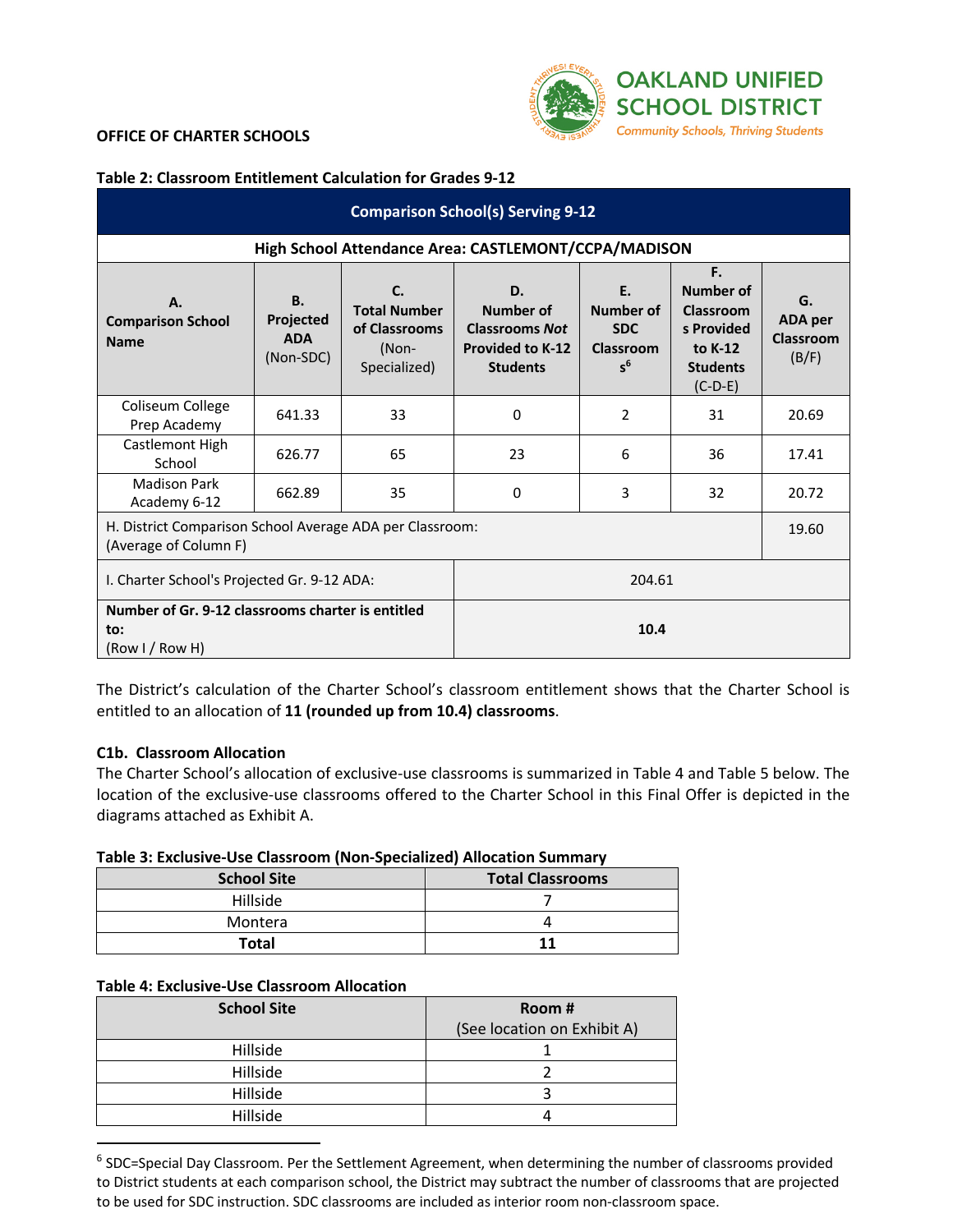

| Hillside |                 |
|----------|-----------------|
| Hillside |                 |
| Hillside |                 |
| Montera  | 204             |
| Montera  | 214             |
| Montera  | 303             |
| Montera  | P <sub>12</sub> |

#### **C2. Capacity – Specialized Classroom Space**

The Proposition 39 regulations<sup>7</sup> require access to specialized classroom space based on three factors:

- 1. The grade levels of the charter school's in-District students;
- 2. The charter school's total in-District classroom ADA; and
- 3. The per-student amount of specialized classroom space in the comparison group schools.

Specialized Classroom Space (SCS) has been divided into three categories: Arts, Science Lab, and Technology, per the CCSA Settlement Agreement.

#### **C2a. Specialized Classroom Space (SCS) Entitlement**

The District has determined the amount of Specialized Classroom Space (SCS) the Charter School is entitled to, based on the amount of SCS provided to District students at the comparison group schools. From that list, the District determined the SCS sq ft-to-ADA ratios at the comparison schools as demonstrated in the table(s) below.

| <b>Comparison School(s) Serving Gr. 9-12</b>                  |                         |                                                   |                 |         |                                                                    |                                                   |                 |  |  |  |
|---------------------------------------------------------------|-------------------------|---------------------------------------------------|-----------------|---------|--------------------------------------------------------------------|---------------------------------------------------|-----------------|--|--|--|
| High School Attendance Area: CASTLEMONT/CCPA/MADISON          |                         |                                                   |                 |         |                                                                    |                                                   |                 |  |  |  |
| <b>Comparison School</b><br><b>Name</b>                       | Projected               | <b>Arts Specialized</b><br><b>Classroom Space</b> |                 |         | <b>Science Lab</b><br><b>Specialized</b><br><b>Classroom Space</b> | <b>Tech Specialized</b><br><b>Classroom Space</b> |                 |  |  |  |
|                                                               | <b>ADA</b><br>(Non-SDC) | (sq ft)                                           | (sq ft/<br>ADA) | (sq ft) | (sq ft)<br>ADA)                                                    | (sq ft)                                           | (sq ft/<br>ADA) |  |  |  |
| Coliseum College Prep<br>Academy                              | 641.33                  | 1,973                                             | 3.08            | 8,628   | 13.45                                                              | 1,783                                             | 2.78            |  |  |  |
| Castlemont High School                                        | 626.77                  | 2,719                                             | 4.34            | 6,411   | 10.23                                                              | 695                                               | 1.11            |  |  |  |
| Madison Park Academy 6-<br>12                                 | 662.89                  | 3,924                                             | 5.92            | 5,465   | 8.24                                                               | 0                                                 | 0.00            |  |  |  |
| <b>District Comparison School</b><br>А.<br>Average Sq Ft/ADA: | 4.44                    |                                                   | 10.64           |         | 1.30                                                               |                                                   |                 |  |  |  |
| B. Charter School's Projected Gr.<br>9-12 ADA:                | 204.61                  |                                                   | 204.61          |         | 204.61                                                             |                                                   |                 |  |  |  |
| Gr. 9-12 specialized classroom space                          |                         |                                                   |                 |         |                                                                    |                                                   |                 |  |  |  |
| (sq ft) charter is entitled to:                               |                         |                                                   | 909             |         | 2,177                                                              |                                                   | 265             |  |  |  |
| (Row A x Row B)                                               |                         |                                                   |                 |         |                                                                    |                                                   |                 |  |  |  |

#### **Table 5: SCS Entitlement Calculation for Grades 9-12**

 $7$  Cal. Admin. Code title 5, § 11969.3(b)(2)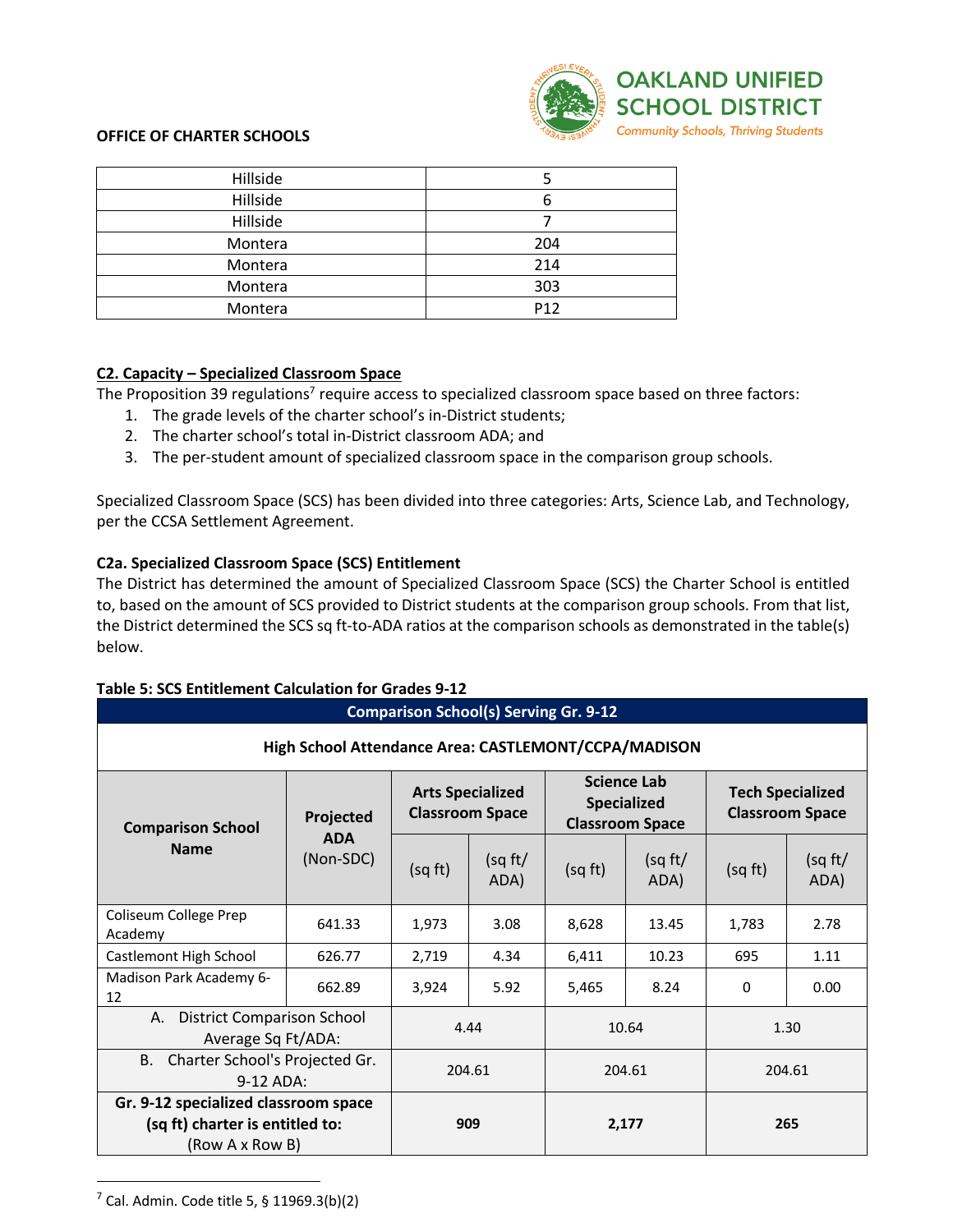

(sq ft/ AD A)

#### **OFFICE OF CHARTER SCHOOLS**

The District's calculation of the Charter School's SCS entitlement shows that the Charter School is entitled to access to approximately 909 sq ft of Arts SCS, 2,177 sq ft of Science Lab SCS, and 265 sq ft of Technology SCS. This space may be shared with another school or exclusive use.

#### **C2b. Specialized Classroom Space Allocation**

The amount of SCS available on the offered school site(s) for shared access is summarized in Table 6 below. The co-located schools at the Montera Campus will develop a shared access schedule for the available shared SCS based on each school's ADA and the reasonable equivalence standard. The Charter School will have exclusive use of the science lab SCS at the Hillside campus. Detailed data related to the specific SCS present at District sites is provided in Exhibit C.

#### **Table 6: Specialized Classroom Space (SCS) Existing at Offer Site(s)**

| <b>School Site</b> | <b>Arts SCS</b><br>(sq ft) | Science Lab<br>$SCS$ (sq ft) | <b>Tech SCS</b><br>(sq ft) | <b>Total SCS (sq ft)</b> |
|--------------------|----------------------------|------------------------------|----------------------------|--------------------------|
|                    |                            |                              |                            |                          |
| Hillside           |                            | 656                          |                            | 656                      |
| Montera            | 5,608                      | 4,526                        | 5,165                      | 15,299                   |

#### **C3. Capacity – Non-Classroom Space**

#### **C3a. Non-Classroom Space Entitlement**

As shown in the table(s) below, the District calculated the total amount of non-classroom space, as defined in the regulations, to which the Charter school is entitled based on the non-classroom square footage per ADA at each of the comparison group schools.<sup>8</sup> A table showing the calculation of non-classroom space at District sites is included in Exhibit C.9

#### **Comparison School(s) Serving Gr. 9-12 High School Attendance Area: CASTLEMONT/CCPA/MADISON Comparison School Name Pr oje cte d AD A (**in cl. SD C) **Assembl <sup>y</sup> Dining Athletic Library Operatio nal Interior Room Exterior** (sq ft) (sq ft/ AD A) (sq ft) (sq ft/ AD A) (sq ft) (sq ft/ AD A) (sq ft) (sq ft/ AD A) (sq ft) (sq ft/ AD A) (sq ft) (sq ft/ AD A) (sq ft) Coliseum College Prep Academy 661.28 5,353 8.09 3,360 5.08 10,861 16.42 1,523 3.30 31,199 47.18 7,751 11.72 164,027 248.04 Castlemont High School 695.07 6,717 9.66 2,501 3.60 12,245 17.62 2,324 3.34 42,133 60.62 15,421 22.19 441,911 635.78

#### **Table 7: Non-Classroom Space (NCS) Sq ft/ADA Entitlement for Grades 9-12**

<sup>8</sup> Cal. Admin. Code title 5, § 11969.3(b)(3).

 $9$  These categories of non-classroom space were established under the CCSA Settlement Agreement.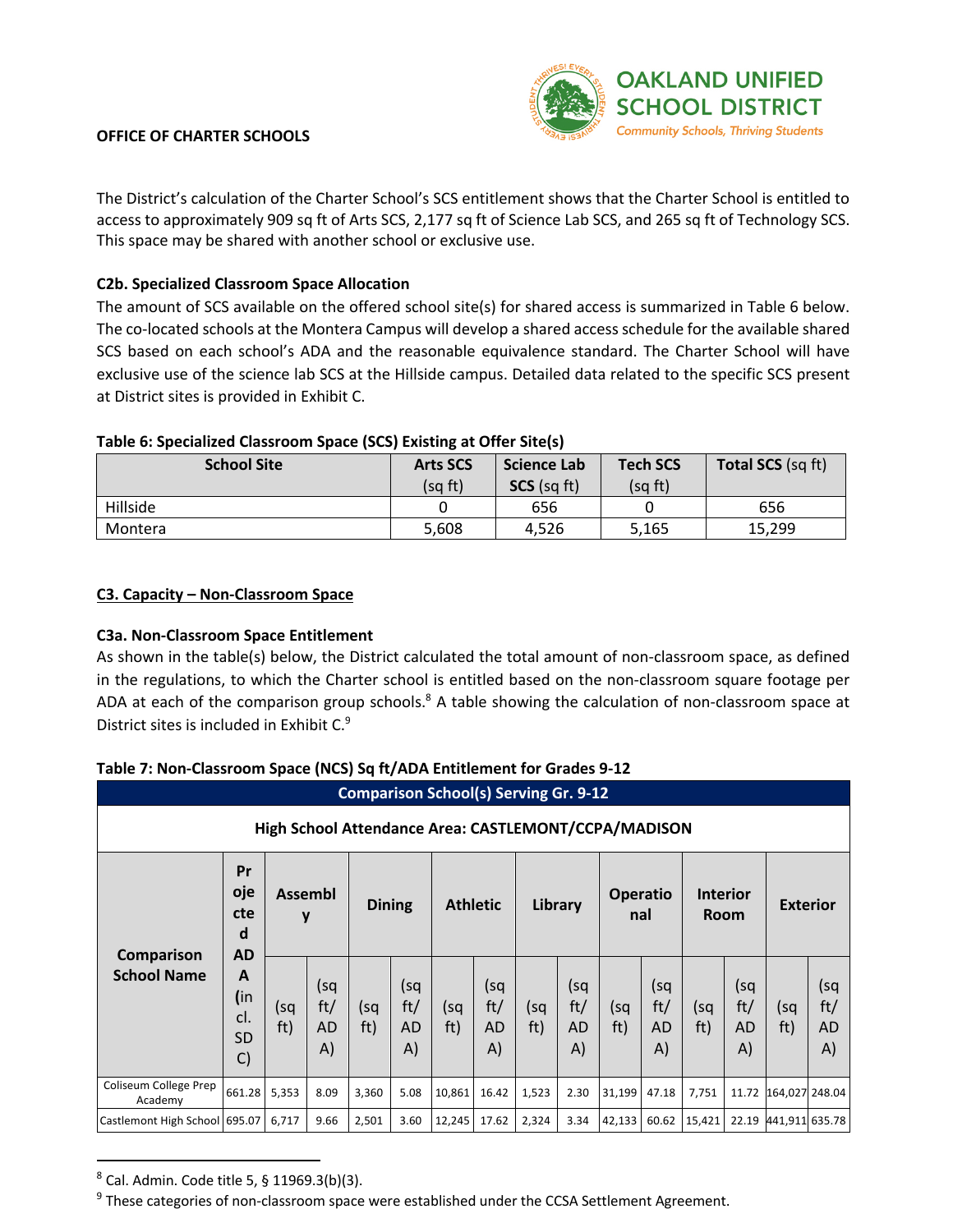

| Madison Park Academy 700.58 4,946<br>$6 - 12$                                                    |                          |                  |        | 7.06  | $\mathbf 0$   | 0.00 | 10,783 15.39 |  | 1,971  | 2.81 | 30,945 | 44.17 | 12,531 | 17.89 | 536,786 766.20 |  |
|--------------------------------------------------------------------------------------------------|--------------------------|------------------|--------|-------|---------------|------|--------------|--|--------|------|--------|-------|--------|-------|----------------|--|
| <b>District</b><br>А.                                                                            | Comparison<br>Sq Ft/ADA: | School Average   | 8.27   |       | 2.89<br>16.48 |      | 2.82         |  | 50.66  |      | 17.26  |       | 550.01 |       |                |  |
| <b>B.</b><br>Charter<br>School's<br>12 ADA:                                                      |                          | Projected Gr. 9- | 204.61 |       | 204.61        |      | 204.61       |  | 204.61 |      | 204.61 |       | 204.61 |       | 204.61         |  |
| Gr. 9-12 specialized<br>classroom space<br>(sq ft) charter is<br>entitled to:<br>(Row A x Row B) |                          |                  |        | 1,693 |               | 592  | 3,371        |  | 577    |      | 10,365 |       | 3,533  |       | 112,537        |  |

Note: NCS allocated proportionally based on site enrollment if more than one school occupies the site. NCS added together across sites if school is located across multiple sites. Numbers in tables may not add up precisely due to rounding.

#### **C3b. Non-Classroom Space Allocation**

The Charter School's Non-Classroom Space (NCS) allocations are summarized below.

#### **Table 8a: Exclusive-Use Non-Classroom Space (NCS) Allocation at Shared Sites**

| <b>School Site</b> |        |       |
|--------------------|--------|-------|
|                    | Room # | Sq Ft |
| Montera            | 300    | 176   |

#### **Table 8b: Non-Classroom Space (NCS) Proportional Analysis**

|              | Projected                                      |                                                                  | <b>NCS Type</b>            |                          |                            |                    |                                   |                                           |                            |        |  |
|--------------|------------------------------------------------|------------------------------------------------------------------|----------------------------|--------------------------|----------------------------|--------------------|-----------------------------------|-------------------------------------------|----------------------------|--------|--|
| <b>Site</b>  | <b>Charter</b><br>ADA at<br>Site <sup>10</sup> | <b>Space Type</b>                                                | <b>Assembly</b><br>(sq ft) | <b>Dining</b><br>(sq ft) | <b>Athletic</b><br>(sq ft) | Library<br>(sq ft) | <b>Operatio</b><br>nal<br>(sq ft) | <b>Interior</b><br><b>Room</b><br>(sq ft) | <b>Exterior</b><br>(sq ft) |        |  |
| Hillside     | 148.81                                         | Charter<br>School<br>Allocation                                  | 0                          | 0                        | 0                          | 0                  | 2,722                             | 644                                       | 3,366                      |        |  |
| Montera      | 55.81                                          |                                                                  | Existing<br>at Site        | 5,539                    | $\mathbf 0$                | 13,361             | 2,088                             | 27,625                                    | 7480                       | 56,093 |  |
|              |                                                | Exclusive-<br>Use<br>Allocation                                  | 0                          | 0                        | 0                          | 0                  | 0                                 | 176                                       | 0                          |        |  |
|              |                                                | Shared Use<br>Allocation*                                        | 1,375                      | 0                        | 3,317                      | 518                | 6,859                             | 1,681                                     | 13,928                     |        |  |
| <b>Total</b> | 204.62                                         | Total<br><b>Allocation</b><br><b>Across Both</b><br><b>Sites</b> | 1,375                      | 0                        | 3,317                      | 518                | 9,581                             | 2,501                                     | 17,294                     |        |  |

\*Calculated as Total Site NCS x EBIA's Proportion of Site In-District ADA. EBIA's Proportion of Total Site In-District ADA at Montera is calculated as 204.62 / (204.62+ 619.54) = 24.83%.

 $10$  For the purposes of the NCS allocation, the Charter School's total ADA (573.71) was split proportionally across the two offered sites based on the number of classrooms offered at each site.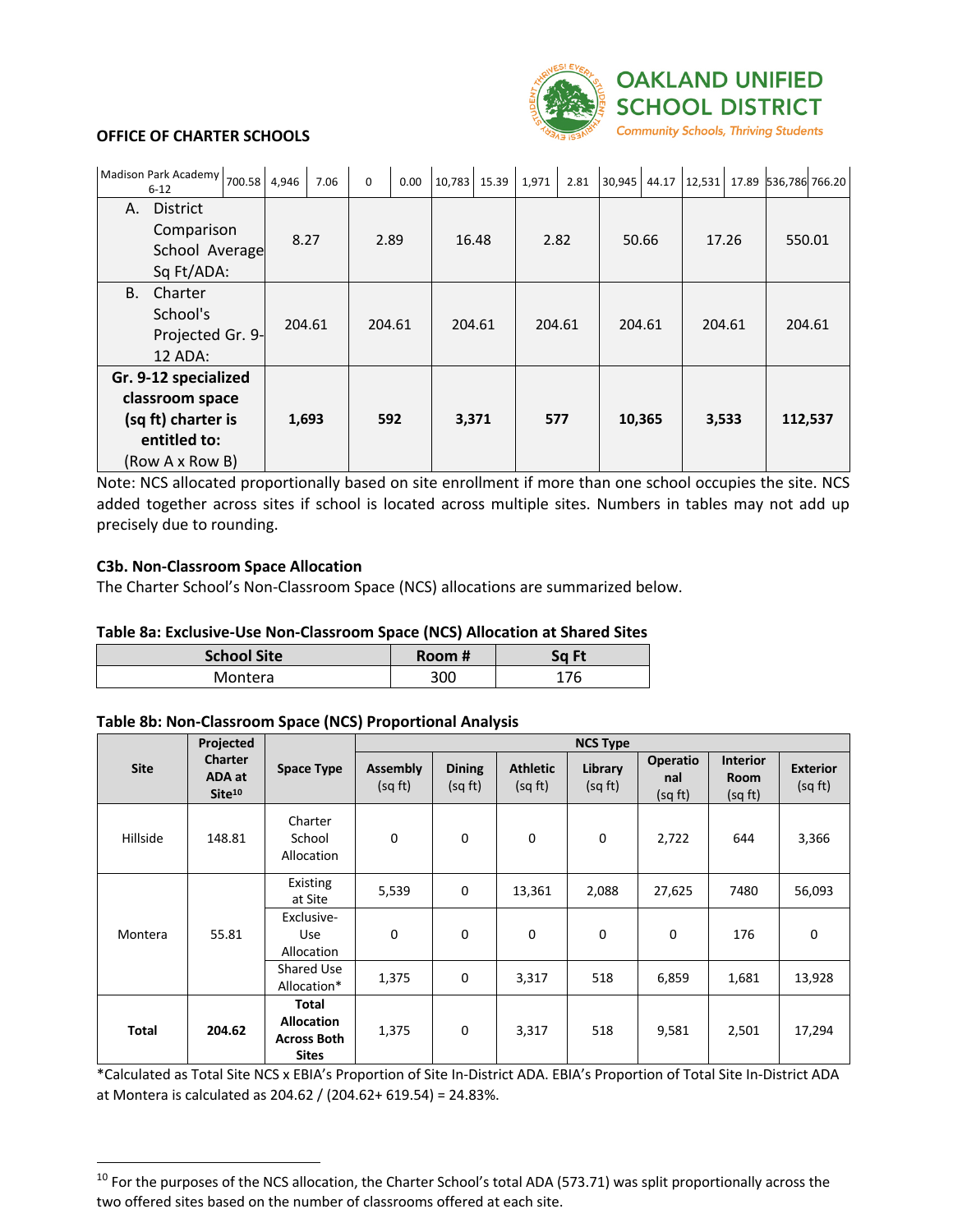

The table below summarizes the Charter School's non-classroom space sq ft/ADA allocation at the site(s) offered, compared to the non-classroom space sq ft/ADA ratios to which the Charter School is entitled.

|                                 | <b>Assembly</b><br>(sq ft) | <b>Dining</b><br>(sq ft) | <b>Athletic</b><br>(sq ft) | Library<br>(sq ft) | <b>Operational</b><br>(sq ft) | <b>Interior</b><br><b>Room</b><br>(sq ft) | <b>Exterior</b><br>(sq ft) |
|---------------------------------|----------------------------|--------------------------|----------------------------|--------------------|-------------------------------|-------------------------------------------|----------------------------|
| <b>Total NCS</b><br>Allocation  | 1,375                      | 0                        | 3,317                      | 518                | 9,581                         | 2,501                                     | 17,294                     |
| <b>Total NCS</b><br>Entitlement | 1,693                      | 592                      | 3,371                      | 577                | 10,365                        | 3,533                                     | 112,537                    |

#### **Table 9: Non-Classroom Space (NCS) Allocation vs. Entitlement**

The District calculates the sq ft/ADA for non-classroom space to determine the reasonable equivalence standards for this category of space at the comparison group schools. A charter school's allocation is considered to fall within reasonable equivalence standards if it is commensurate with the average of the sq ft/ADA ratios at the comparison group schools. The Charter School's allocation of NCS is below its entitlement in all categories; however, the offer sites are near the geographic area that the charter school requested and one offer site is an exclusive use site.

Upon request, the District also will offer the Charter School reasonably equivalent furnishings and equipment for 204.61 ADA.

#### **C4. Condition**

With respect to "condition", the District allocates facilities to the Charter School that are comparable to the comparison group considering the characteristics outlined in Table 10 below.

|  |  | Table 10: Facility Characteristics to Determine Reasonable Equivalence of Condition |  |  |
|--|--|-------------------------------------------------------------------------------------|--|--|
|--|--|-------------------------------------------------------------------------------------|--|--|

| <b>Facility Characteristic</b>                                | Reasonable                  | Regulatory         |
|---------------------------------------------------------------|-----------------------------|--------------------|
|                                                               | <b>Equivalence Category</b> | <b>Authority</b>   |
| School site size                                              | Condition                   | C.C.R., tit. 5,    |
|                                                               |                             | \$11969.3(c)(1)(A) |
| Condition of interior and exterior surfaces                   | Condition                   | C.C.R., tit. 5,    |
|                                                               |                             | § 11969.3(c)(1)(B) |
| Mechanical, plumbing, electrical, and fire alarm systems in   | Condition                   | C.C.R., tit. 5,    |
| condition and conformity to applicable law                    |                             | \$11969.3(c)(1)(C) |
|                                                               | Condition                   | C.C.R., tit. 5,    |
| Availability and condition of technology resources            |                             | \$11969.3(c)(1)(D) |
| Overall learning environment qualities (e.g., lighting, noise | Condition                   | C.C.R., tit. 5,    |
| mitigation, and/or size for intended use)                     |                             | \$11969.3(c)(1)(E) |
| Furnishings and equipment                                     |                             | C.C.R., tit. 5,    |
|                                                               | Condition                   | \$11969.3(c)(1)(F) |
| Condition of athletic fields and/or play area space           | Condition                   | C.C.R., tit. 5,    |
|                                                               |                             | \$11969.3(c)(1)(G) |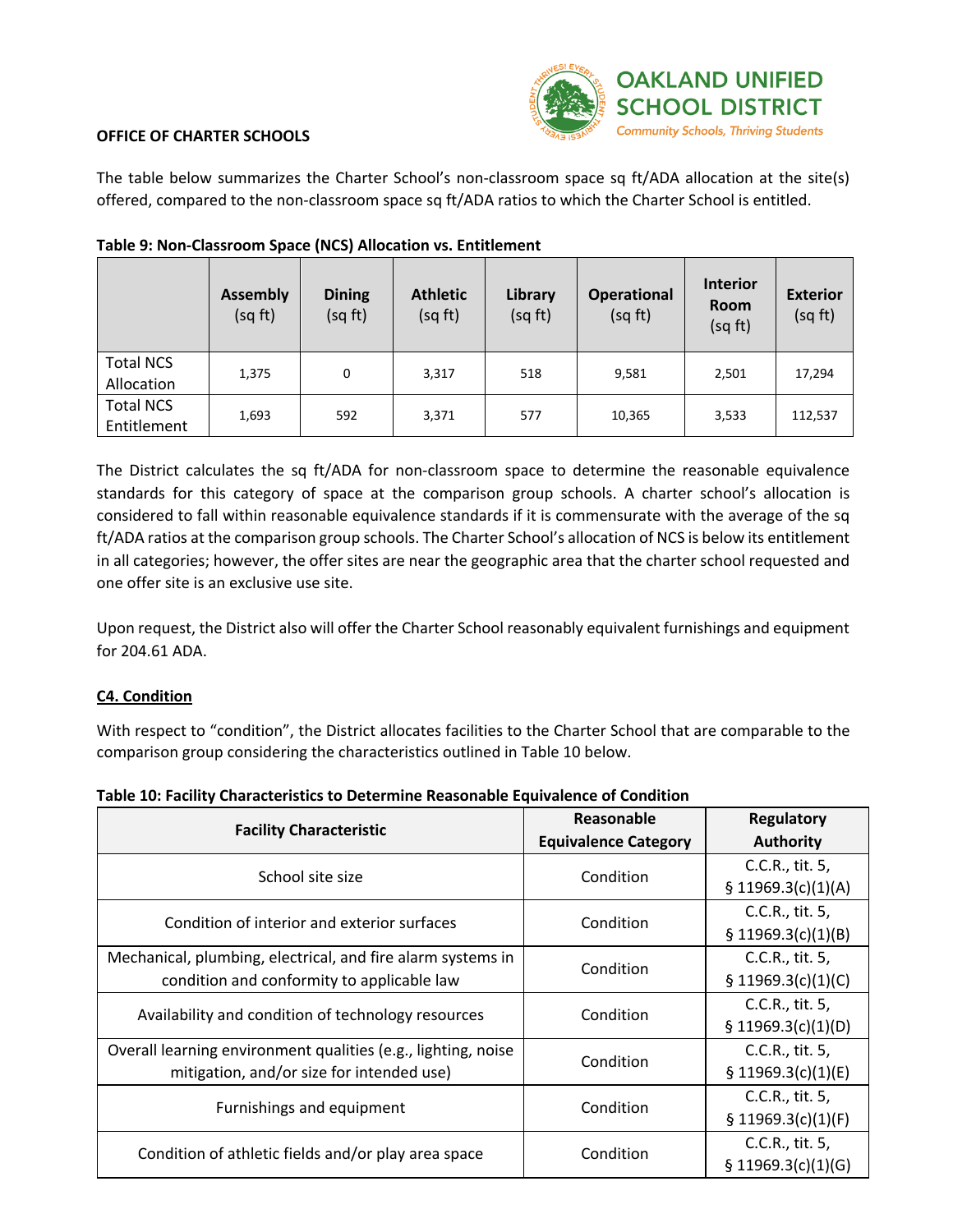

The District has evaluated the offered site(s) against the comparison school group based on site size (acreage) as well as data on the condition of the facilities based on information available from the Facilities Condition Index and Educational Adequacy Score, as part of the Jacobs Study provided in Exhibit B per the CCSA Settlement Agreement.

Per the Jacobs study, the Facility Condition Index (FCI) is an industry-accepted indicator that measures a relative scale of the overall condition of a given facility or group of facilities within a portfolio. The FCI evaluates each building's overall condition, including its site, roof, structural integrity, the exterior building envelope, the interior, and the mechanical, electrical, and plumbing systems. The index is derived by dividing the total repair cost, including educational adequacy and site-related repairs, by the total replacement cost of the facility.

The Educational Adequacy Score (EAS) is intended to measure the degree to which OUSD facilities support the instructional mission and modern instruction methods. The EAS is based on District specifications and Jacobs best practices and standards from previous experience, which are both informed by national standards developed by or observed by the Jacobs team. There are eight educational adequacy categories: instructional support, technology, security and supervision, capacity, support for programs, physical characteristics, learning environment, and relationship of spaces. The study gave special consideration and review to the District's instructional technology infrastructure.

The District's analysis, found in the table below, shows that the site(s) offered to the Charter School are similar to the comparison school group on site size, the condition index, and the educational adequacy score. With respect to site size, one offered site is above the comparison school average and one offered site is below the comparison school average. Similarly, for the EAS, one offered site is above the comparison group average and one offered site is below the comparison group average. For the FCI, both offer sites are just slightly above the comparison group average but not substantially so. Therefore, based on the data available to the District, the District has concluded that the facilities offered to the Charter School meet the reasonable equivalence standards under the category of "condition."

| <b>School Name</b>                 | <b>School Site Size</b><br>(acreage) | <b>Facilities</b><br><b>Condition Index*</b> | <b>Educational Adequacy</b><br>Score** |
|------------------------------------|--------------------------------------|----------------------------------------------|----------------------------------------|
| Coliseum College Prep Academy      | 6.06                                 | 57%                                          | 54.75                                  |
| <b>Castlemont High School</b>      | 19.56                                | 77%                                          | 57.64                                  |
| Madison Park Academy 6-12          | 4.05                                 | 29%                                          | 53.84                                  |
| <b>Comparison School Average</b>   | 9.89                                 | 54%                                          | 55.41                                  |
| Offer Site: Hillside <sup>11</sup> | 1.45                                 | N/A                                          | N/A                                    |
| <b>Offer Site: Montera</b>         | 15.89                                | 44%                                          | 61.27                                  |

#### **Table 11: School Site Condition Analysis, Comparison Sites vs Offer Site(s)**

\* A higher FCI is indicative of a lower quality condition.

\*\* A higher EAS score is indicative of a higher level of educational adequacy.

#### **D. RESPONSE TO CHARTER SCHOOL'S FEBRUARY 25, 2022 LETTER**

 $11$  The Jacobs study did not provide data for the Facilities Condition Index and the Educational Adequacy Score of this campus.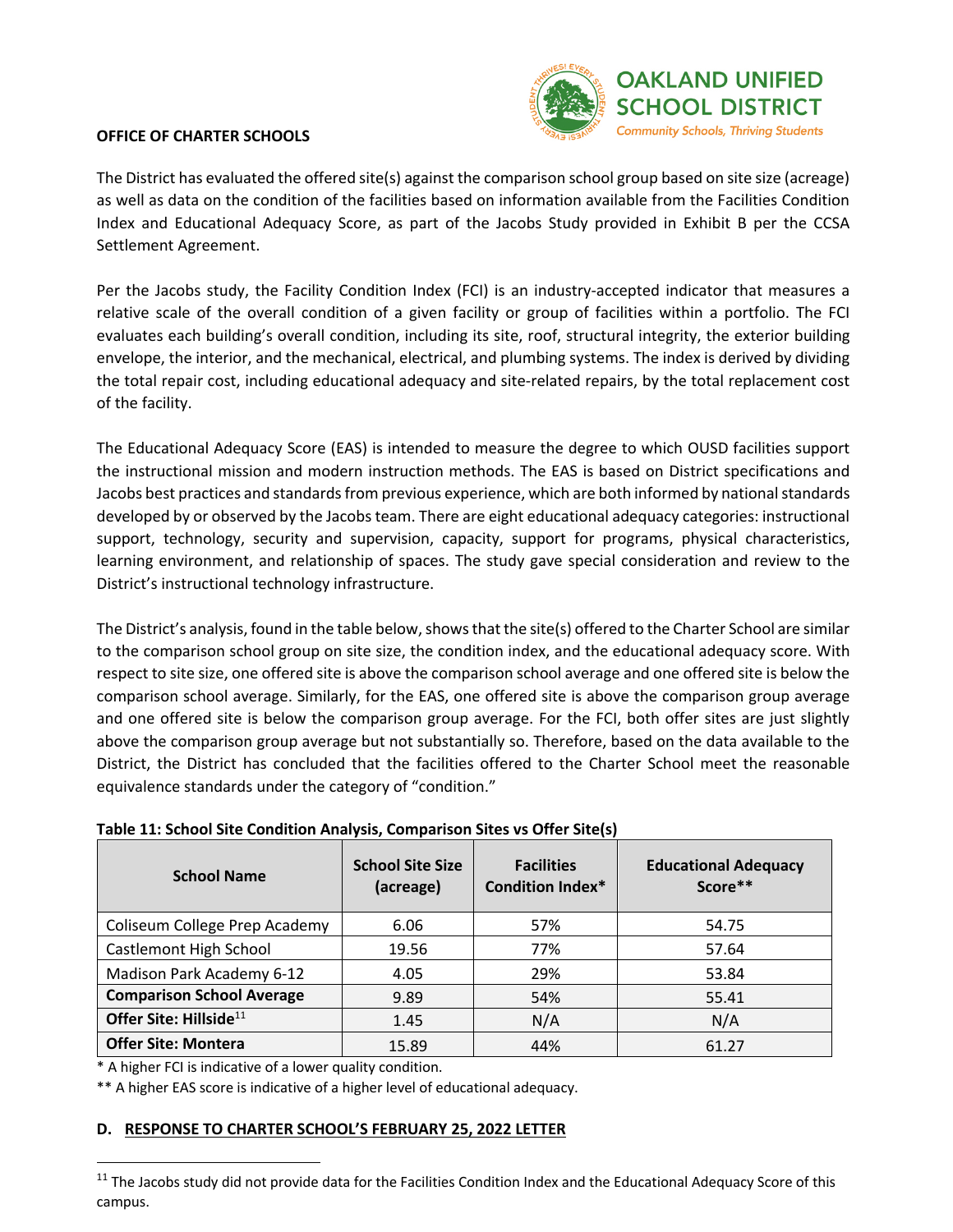

The District addresses the Charter School's response to the District's Preliminary Offer of Facilities.<sup>12</sup>

Findings Supporting the District's Multi-Site Offer: EBIA's letter contests "the disturbing decision by the District to allocate two facilities located almost 6 miles apart to EBIA, when there are several District facilities that could accommodate EBIA's entire program." However, EBIA does not reference or acknowledge the findings made in the Board's January 26, 2022 Resolution, including the finding that "EBIA is entitled to 11 classrooms. All except one of the District sites with 11 or more underutilized classrooms are elementary schools and do not offer many of the specific facilities components from EBIA's request or the types of specialized space to which EBIA is entitled." (Findings, p. 4.) Hillside was selected as an available high school campus with facilities suited for EBIA's high school program, allowing EBIA exclusive use, and the availability of specialized space at the adjacent Castlemont campus. (*Id.*) Montera was also found, as a secondary school site, to have specialized space appropriate for EBIA's high school students. (*Id.*) The District also considered the driving distance of Hillside to the 3400 Malcolm Avenue site (10 minutes), and from Montera to the 3800 Mountain Boulevard site (5 minutes). EBIA does not reference, or acknowledge, any of these findings in its letter, which are supported by substantial evidence and entitled to deference.

Contrary to EBIA's contention, the District is allowed to offer a charter school a multi-site facilities allocation. As is noted in the District's findings, "[i]f the in-district average daily classroom attendance of the charter school cannot be accommodated on any single school district school site, contiguous facilities also includes facilities located at more than one site, provided that the school district shall minimize the number of sites assigned and shall consider student safety … [T]he district's governing board must first make a finding that the charter school could not be accommodated at a single site and adopt a written statement of reasons explaining the finding." (Cal. Admin. Code tit. 5, § 11969.2.) Moreover, the District's findings in support of its facilities allocation are subject to deference. (*See, e.g., Sequoia Union High Sch. Dist. v. Aurora Charter High School* (2003) 112 Cal.App.4th 185, 194-5.) Also, as noted in the District's Resolution, school districts have the discretion to consider the impact upon existing district programs (see, e.g., *Los Angeles Intern. Charter High School v. Los Angeles* (2012) 209 Cal.App.4th 1348; *Westchester Secondary Charter School v. Los Angeles* (2015) 237 Cal.App.4th 1226).)

The Charter School also incorrectly contends that the District failed to consider student safety in making its facilities allocation. The District's findings that it considered the grade configuration of co-located schools, as well as the travel time for multi-sited schools, are contained on p. 3 of its findings.

Specialized and Non-Teaching Space: The District's methodology and allocation of specialized teaching space and non-teaching space adhered to the terms of the settlement agreement reached in the matter *California Charter Schools Association v. Oakland Unified School District*, Alameda County Superior Court Case No. RG16806690 ("CCSA Settlement Agreement.")

As such, EBIA's contention that the Preliminary offer contained a "lack of allocation of science lab space" is difficult to fathom when it acknowledges that the offer provides science lab facilities at both the Hillside and Montera sites, with exclusive use at Hillside. (*See*, Preliminary Offer, p. 5.) Further, as noted in the Preliminary Offer, p. 5, fn. 9, the "categories of non-classroom space were established under the CCSA Settlement Agreement." Contrary to EBIA's contention, the Preliminary Offer inventoried and calculated the amount of assembly and athletic space at the comparison group schools, and provided the charter school a shared use allocation of each category. (Preliminary Offer, pp. 6-7.) Therefore, the District has met its obligations under Proposition 39 in the provision of both specialized teaching space and non-teaching space.

<sup>12</sup> Per Cal. Admin. Code, title 5, §11969.9(h)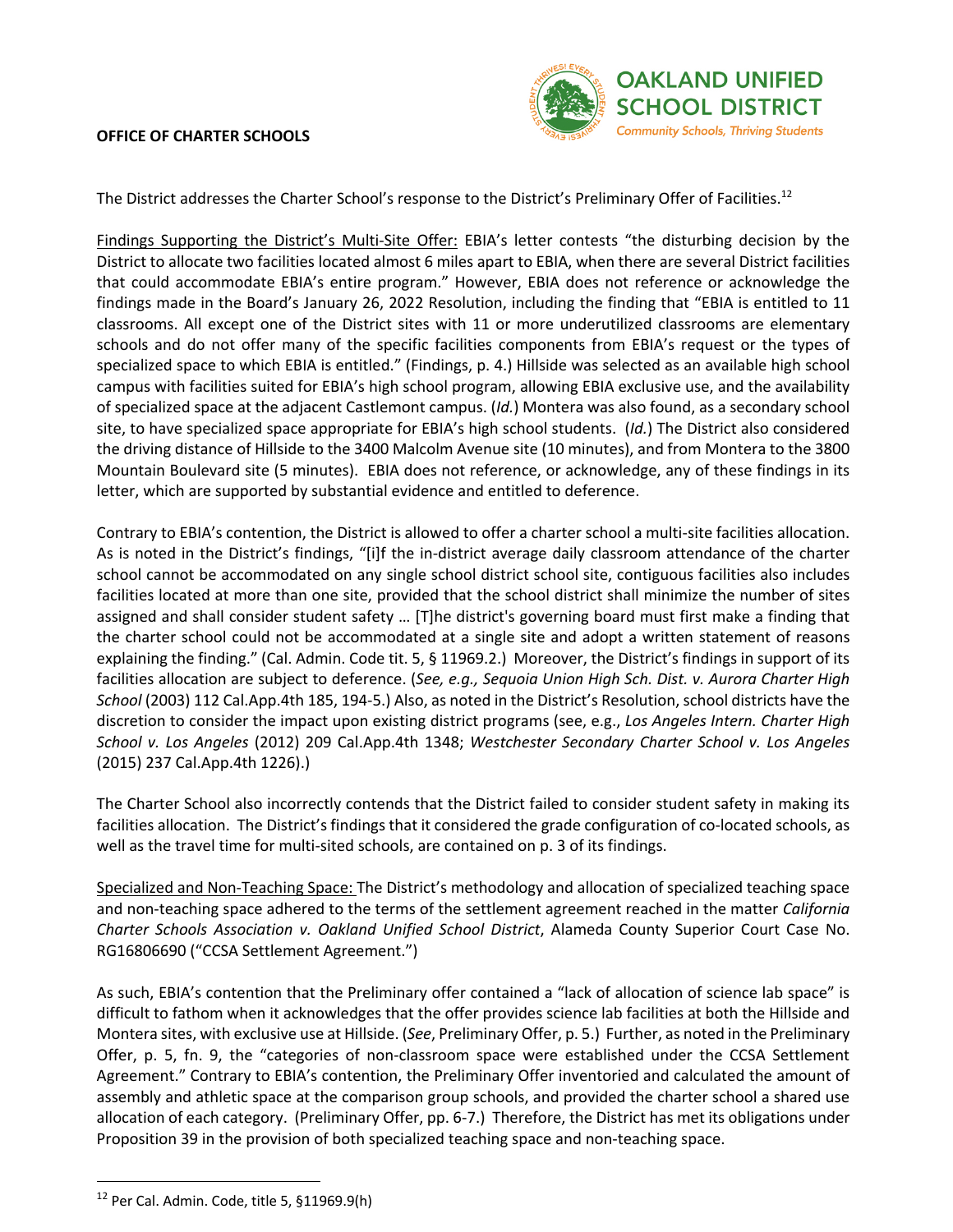

Calculation of Pro-Rata Share: With respect to the inclusion of debt service costs in the calculation of the prorata share, EBIA states that "only unrestricted General Fund facilities costs that are not costs otherwise assumed by EBIA are included in the methodology." However, there is no basis for this statement in the regulations. Cal. Admin. Code tit. 5, § 11969.7(d) states that "[f]or purposes of this section, the cost of facilities shall include debt service costs," and contains no restriction of inclusion of "costs [not] otherwise assumed by EBIA." The plain language of this provision therefore debunks the Charter School's argument, and there is no basis for its request that "the District provide some documentation demonstrating that the emergency loan monies were spent on 'facilities costs.'"

Facilities Use Agreement: Should the Charter School provide a written intent to occupy the facilities in this Final Offer, the parties shall negotiate the proposed Facilities Use Agreement provided with the District's offers.

#### **E. MULTI-SITE OFFER13**

On March 23, 2022, the District's Governing Board passed a Resolution "Finding That EBIA Charter School Cannot Be Accommodated At A Single Site and Written Statement Of Reasoning; Adopting Issuance of Proposition 39 Facilities Offers and Directing Staff to Issue Written Final Offers in Compliance with Proposition 39" ("Resolution"). The Resolution contains findings supporting the conclusion that the Charter School cannot be accommodated on one site and that the District minimized the number of sites offered (Exhibit G).

#### **F. FINAL FACILITIES OFFER – OTHER TERMS AND CONDITIONS**

#### **F1. Pro-Rata Share**

The calculation of the pro-rata share of facilities costs is attached as Exhibit D, and the Charter School's allocation, fees, and payment schedule is attached as Exhibit E.

#### **F2. Overallocation Fee**

In the event that the District overallocates facilities to a charter school based on the charter school's overprojection of ADA for a school year, the Charter School will incur an overallocation penalty.

Space is considered overallocated $14$  if:

- 1. The Charter School's actual in-District classroom ADA is less than the projection upon which the facility allocation was based; and
- 2. The difference is greater than or equal to either (a) 25 ADA, or (b) 10% of projected in-District classroom ADA, whichever is greater.

The penalty for overallocation is calculated as follows:

The per-pupil rate for over-allocated space shall be equal to the statewide average cost avoided per pupil set pursuant to Education Code section 42263 for 2005-06, adjusted annually thereafter by the CDE by the annual percentage change in the general-purpose entitlement to charter schools calculated pursuant to Education Code section 47633, rounded to the next highest dollar, and posted

 $13$  Per Cal. Code Regs., tit. 5, section § 11969.2(d)

<sup>14</sup> Cal. Admin. Code tit. 5, § 11969.8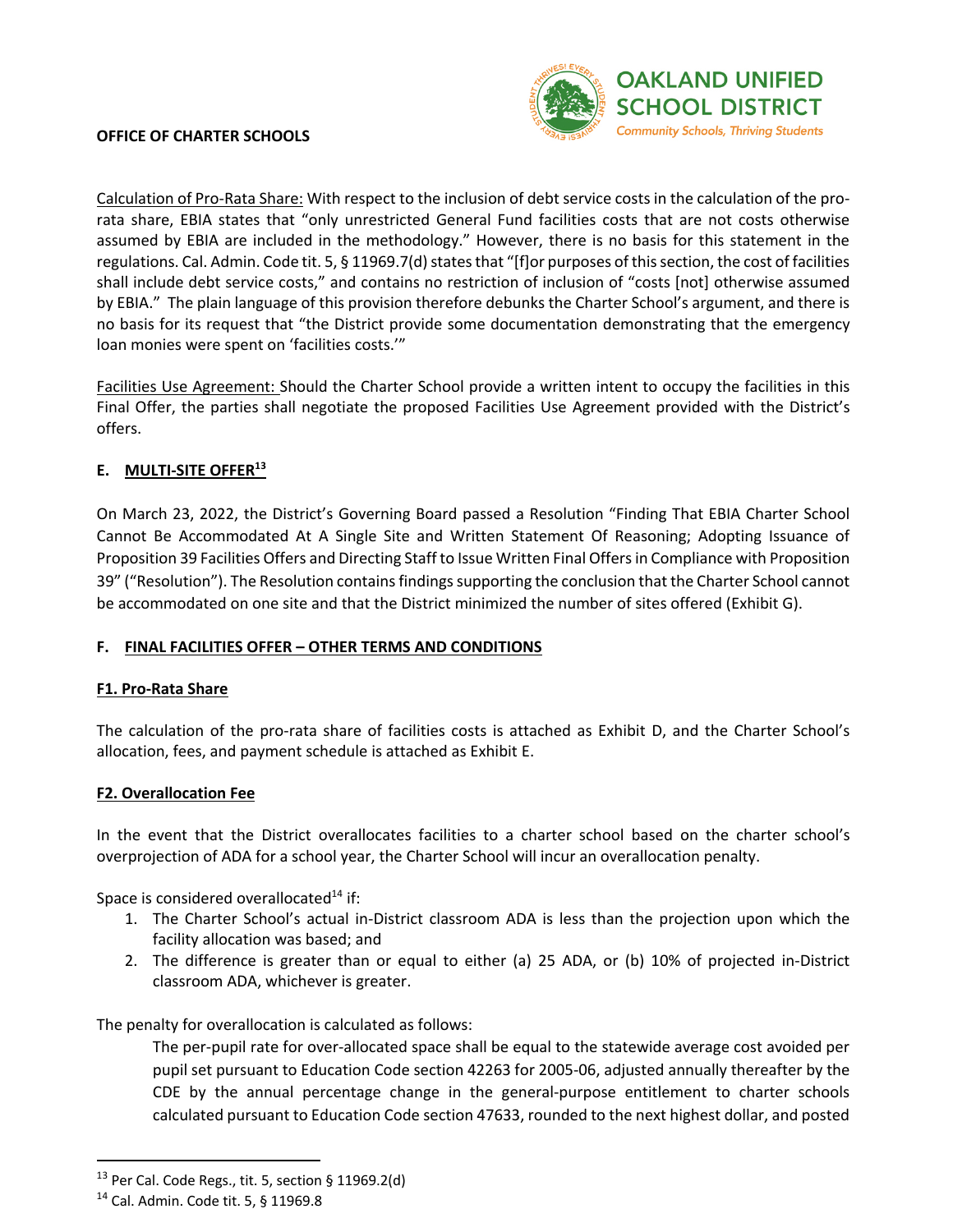

on the CDE Web site. The reimbursement amount owed by the charter school for over-allocated space shall be equal to (1) this rate times the difference between the charter school's actual in-district classroom ADA and the projected in-district classroom ADA upon which the facility allocation was based, less (2) this rate times one-half the threshold ADA.

Please be advised that, in the event that the District overallocates facilities based upon the Charter School's overprojection of ADA, the District will exercise its rights under the Proposition 39 regulations to collect the overallocation fee from the Charter School.

#### **G. CONCLUSION:**

The Charter School must notify the District in writing whether or not it intends to occupy the offered space no later than May 1, or 30 days after receipt of this Final Offer, whichever is later. Please deliver a response to charteroffice@ousd.org. Please do not mail or hand deliver a response to this letter.

The Final Offer of Facilities may differ from the Preliminary Offer, based on any response received from the Charter School (by March 1) or other factors, including changes in the District's final enrollment projections. Should the Charter School occupy the facilities allocated in the Final Offer of Facilities, the District will require it to enter into a Facilities Use Agreement (sample agreement linked as Exhibit F), containing the terms and conditions of the District's facilities allocation. The District provides this proposed agreement without prejudice to its right to propose or modify terms during the process of negotiating the agreement.

Sincerely,

Kelly Kr fram

Kelly Krag-Arnold Acting Director, Office of Charter Schools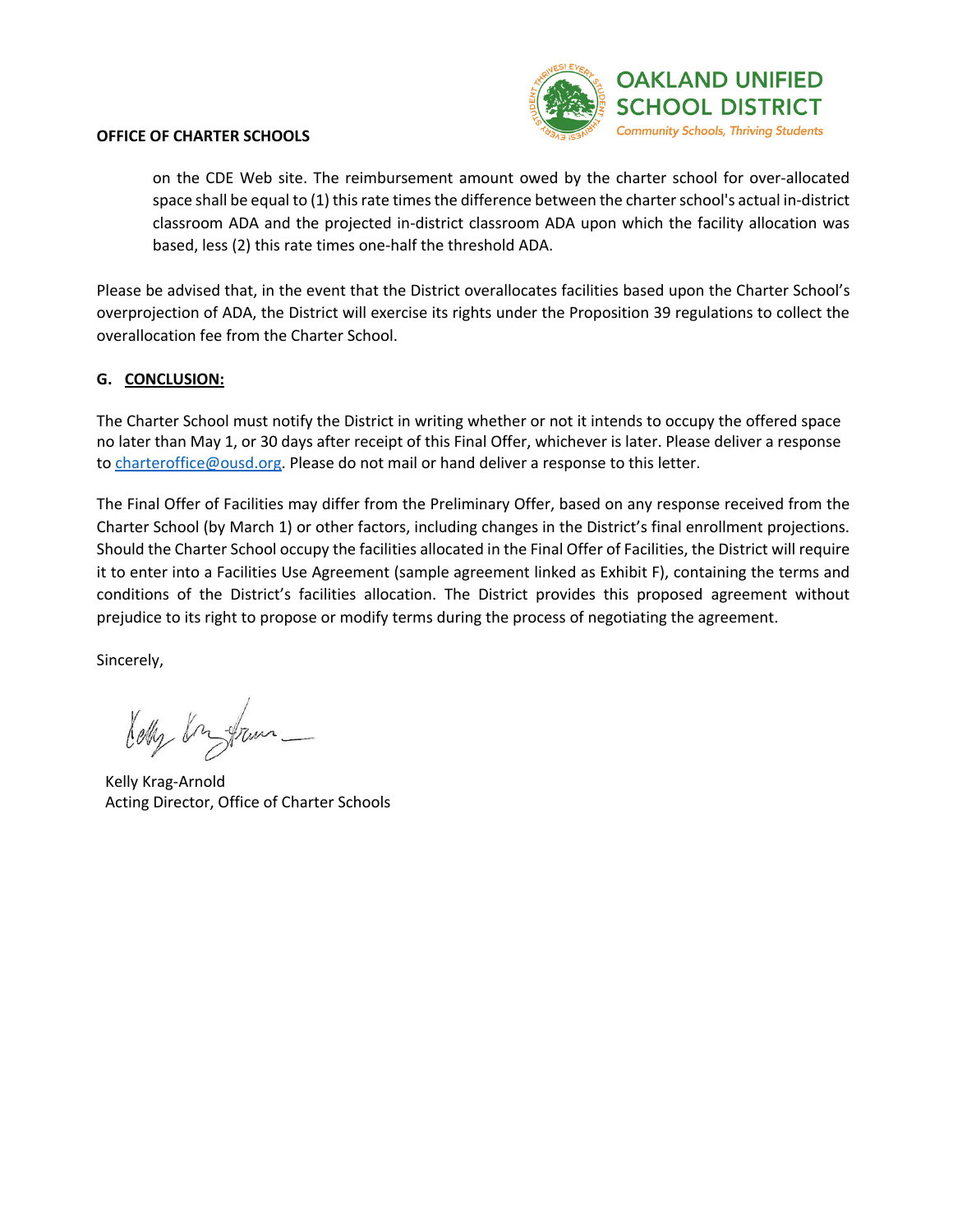

### **Proposition 39 Final Offer Exhibits**

- **Exhibit A**  Specific Space Offered to Charter School [see below]
- **Exhibit B** Facilities Condition Data
- **Exhibit C** Classroom and Specialized Classroom Space Inventory
- **Exhibit D** Calculation of Pro Rata Share
- **Exhibit E** Fees and Payment Schedule [see below]
- **Exhibit F** Sample Facilities Use Agreement
- **Exhibit G** Multi-Site Resolution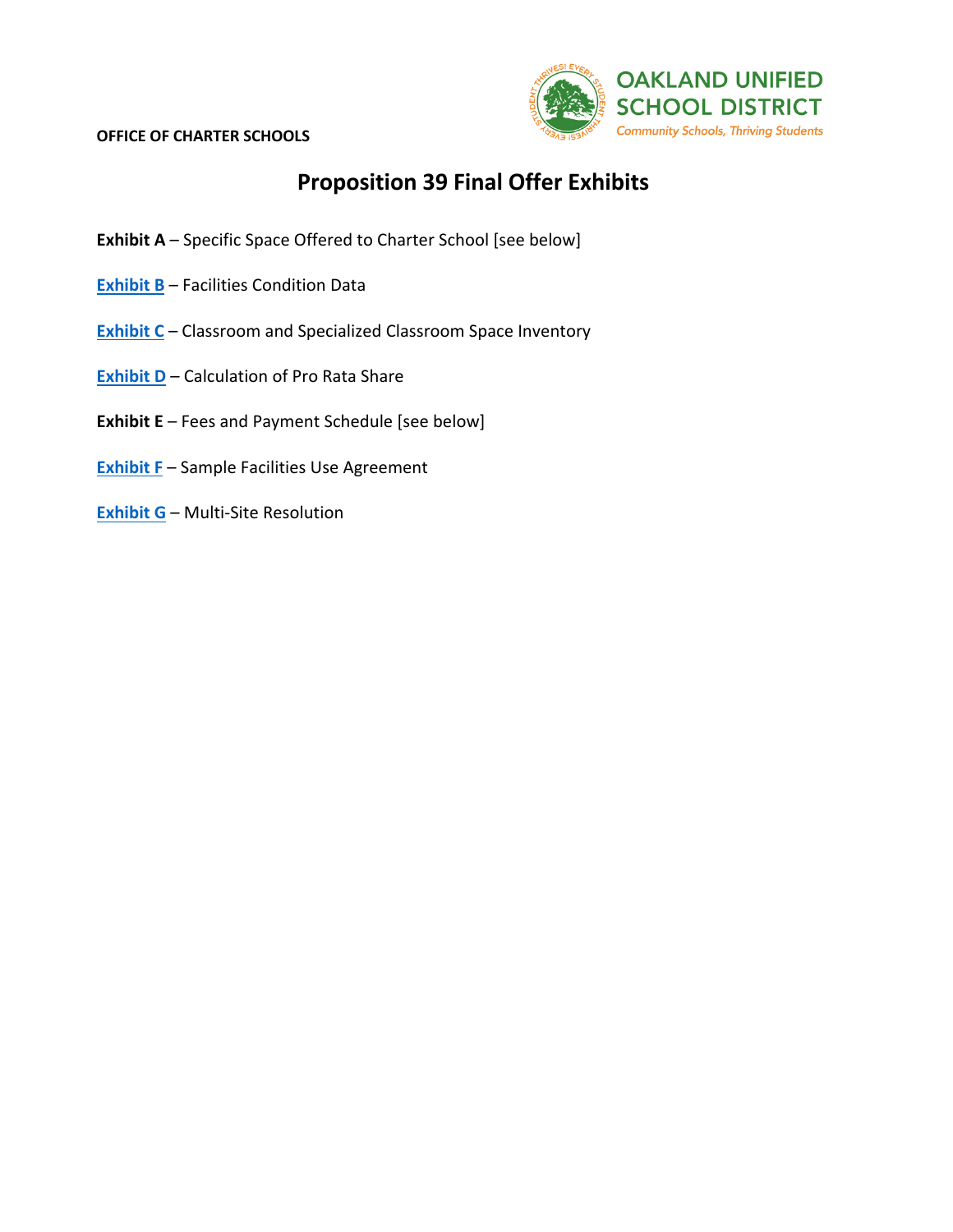# **Exhibit A**

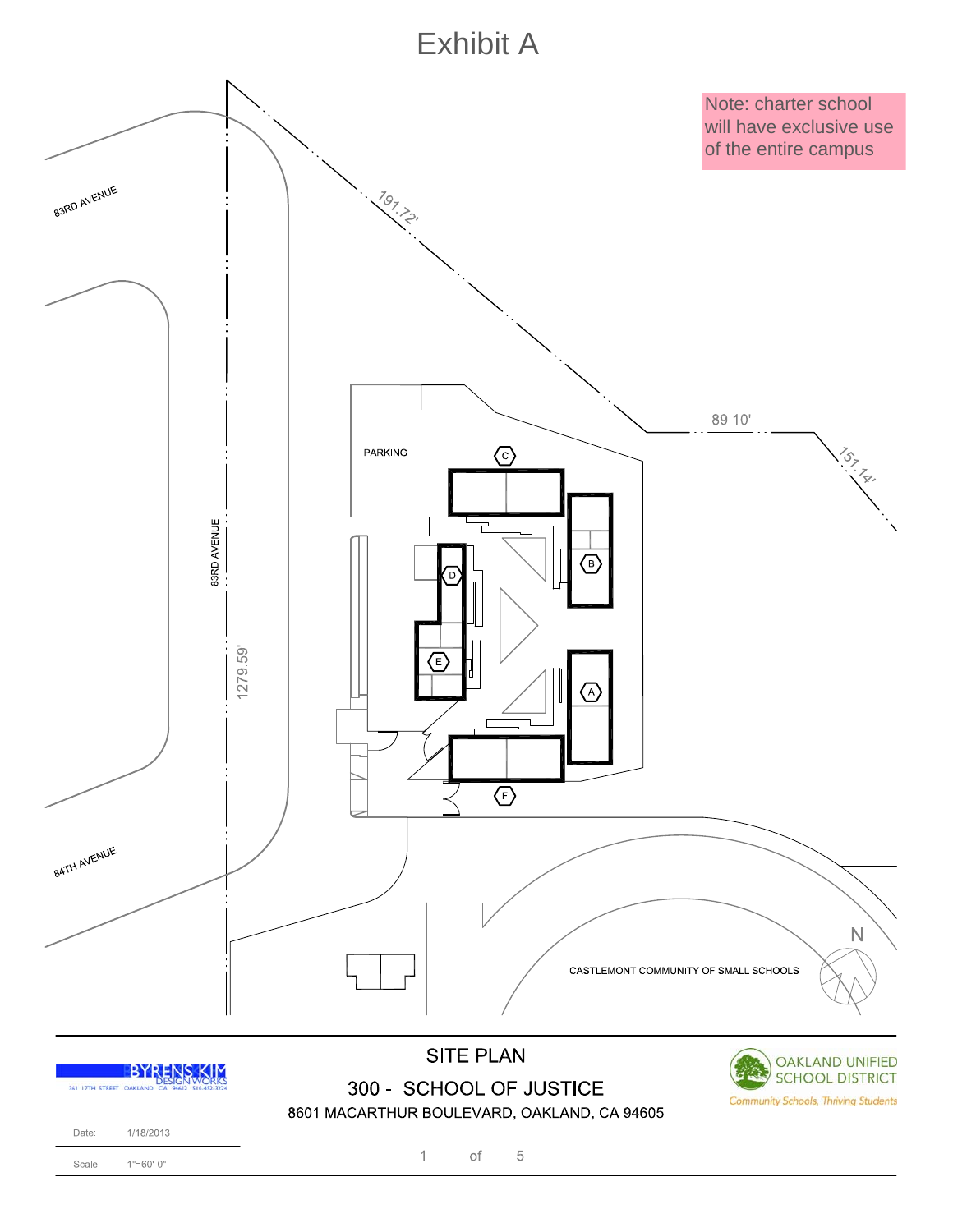

BLDG A - 1ST FLOOR PLAN



### **BLDG A - 1ST FLOOR PLAN** 300 - SCHOOL OF JUSTICE 8601 MACARTHUR BOULEVARD, OAKLAND, CA 94605



 $1" = 10'-0"$ Scale:

 $\sqrt{2}$  $\circ$ f  $\,$  5  $\,$ 

**OAKLAND UNIFIED** SCHOOL DISTRICT

**Community Schools, Thriving Students**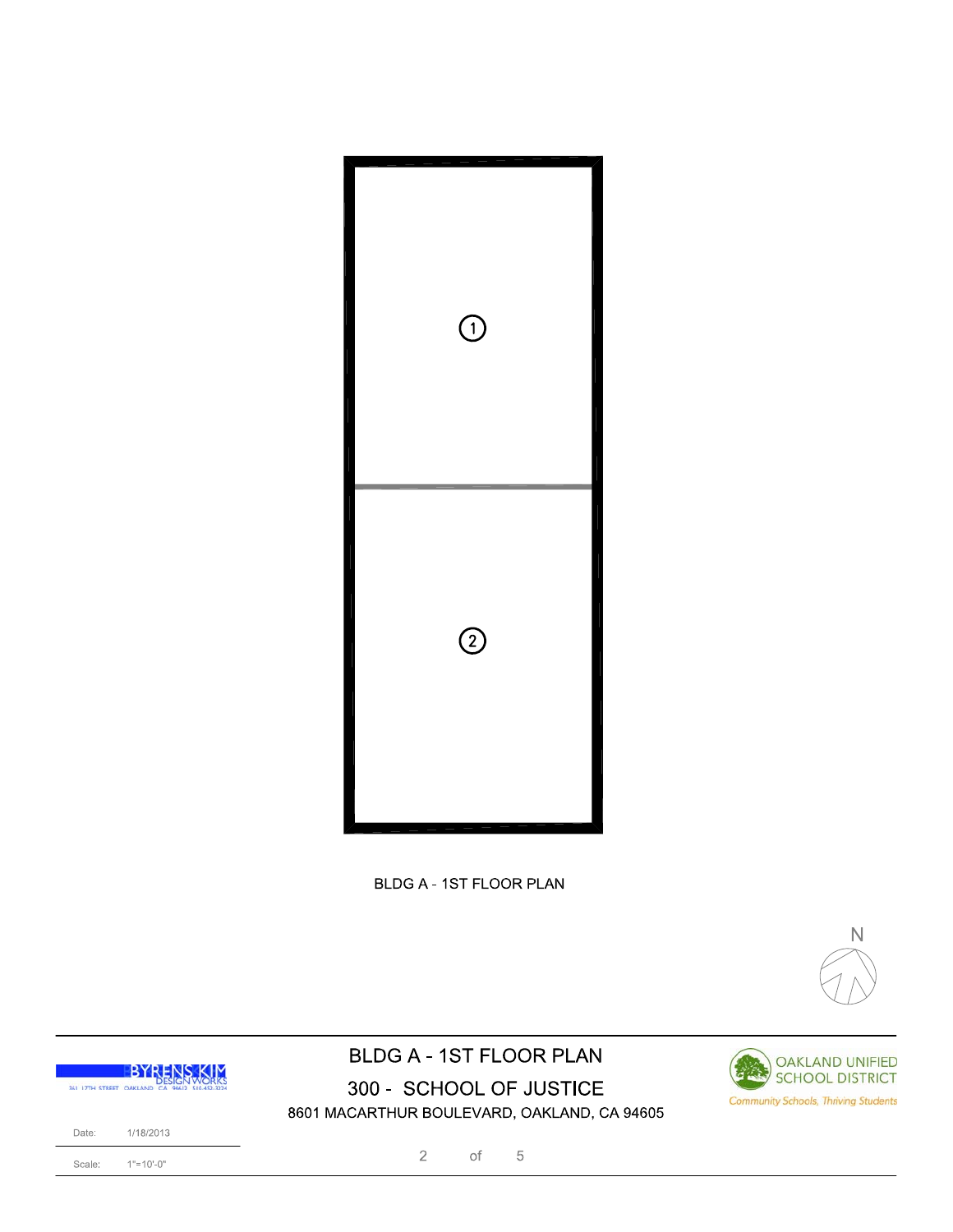

**BLDG B - 1ST FLOOR PLAN** 



### **BLDG B - 1ST FLOOR PLAN** 300 - SCHOOL OF JUSTICE 8601 MACARTHUR BOULEVARD, OAKLAND, CA 94605



Scale:

 $1"=\!\!20'\!\!-\!\!0"$ 

3  $\circ$ f  $\,$  5  $\,$ 

**OAKLAND UNIFIED** 

SCHOOL DISTRICT

**Community Schools, Thriving Students** 

日本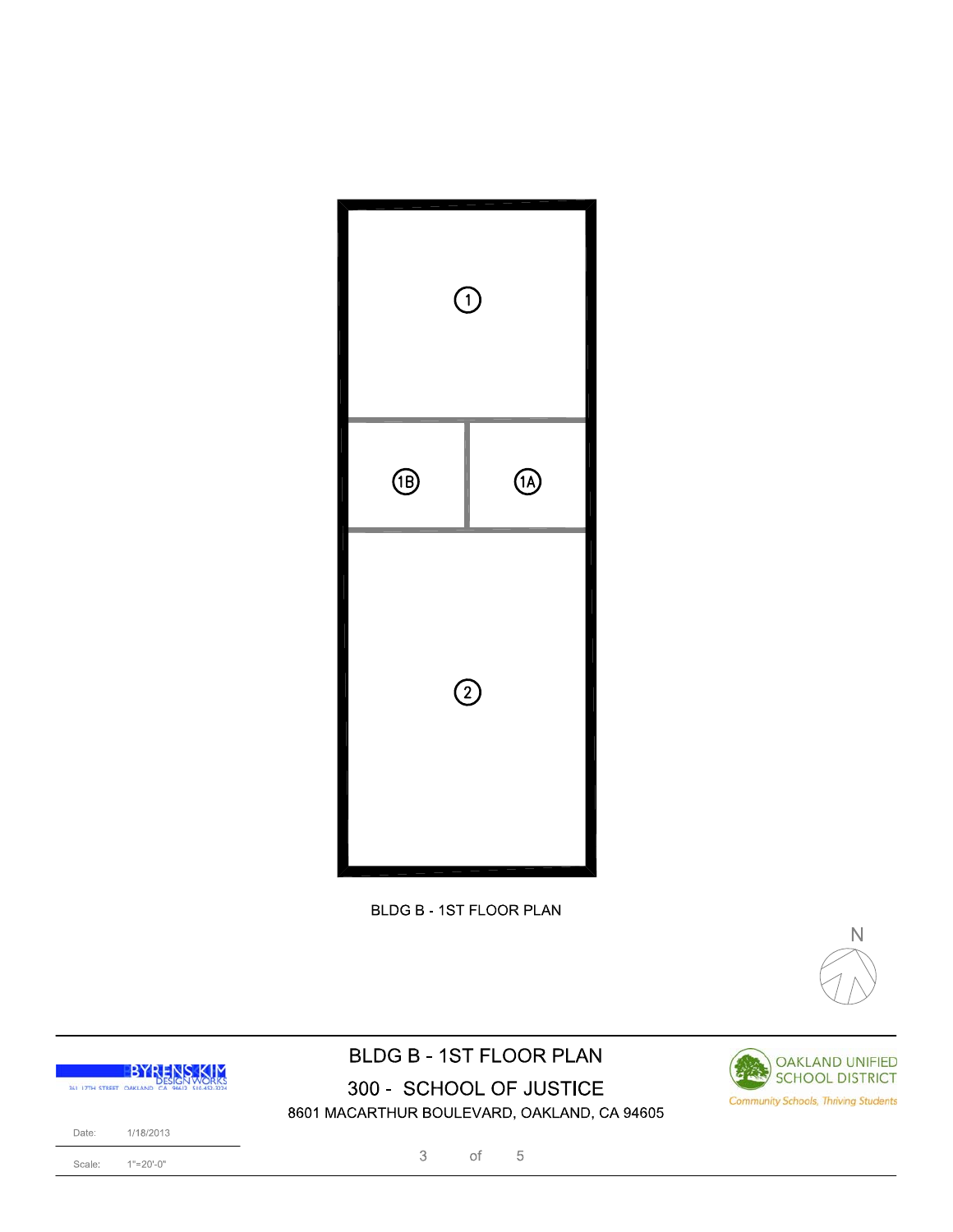

BLDG C AND F - 1ST FLOOR PLAN (TYPICAL)



### BLDG C AND F - 1ST FLOOR PLAN (TYPICAL) 300 - SCHOOL OF JUSTICE 8601 MACARTHUR BOULEVARD, OAKLAND, CA 94605





1/18/2013

 $1"=\!\!20'\!\!-\!\!0"$ Scale:

Date:

 $\sqrt{4}$  $\circ$ f  $\,$  5  $\,$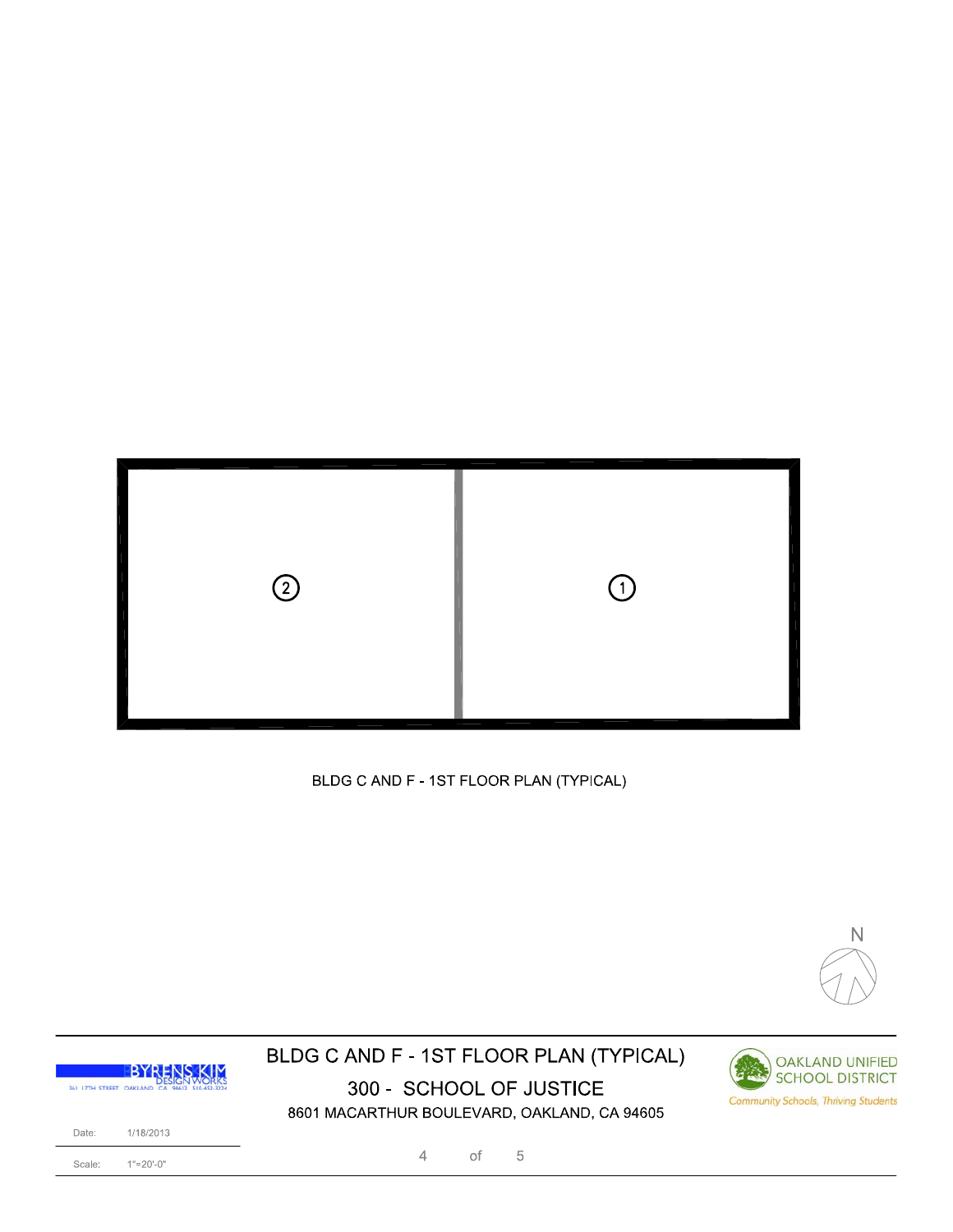



BLDG D AND E - 1ST FLOOR PLAN

## BLDG D AND E - 1ST FLOOR PLAN 300 - SCHOOL OF JUSTICE



8601 MACARTHUR BOULEVARD, OAKLAND, CA 94605



5  $\circ$ f  $\,$  5  $\,$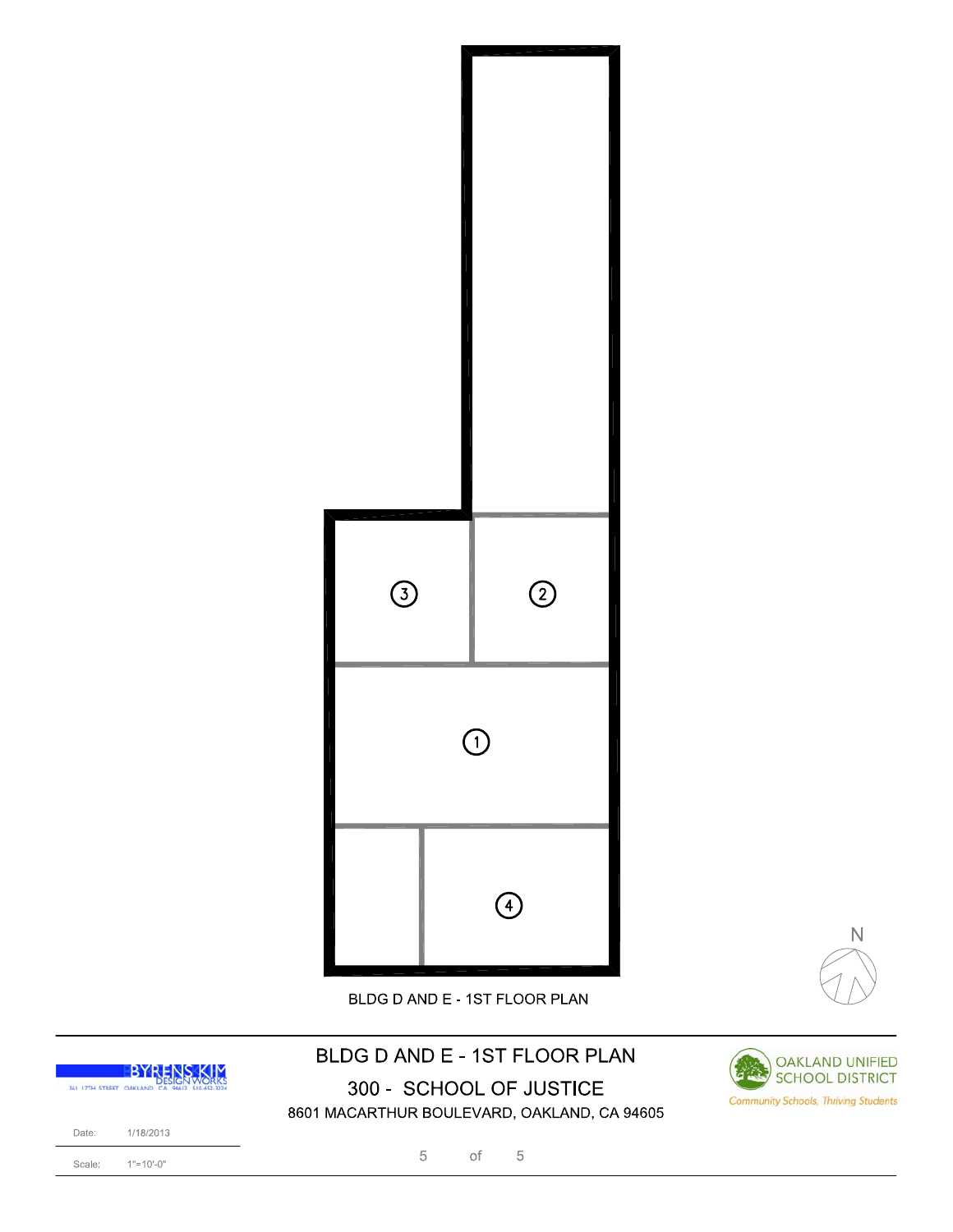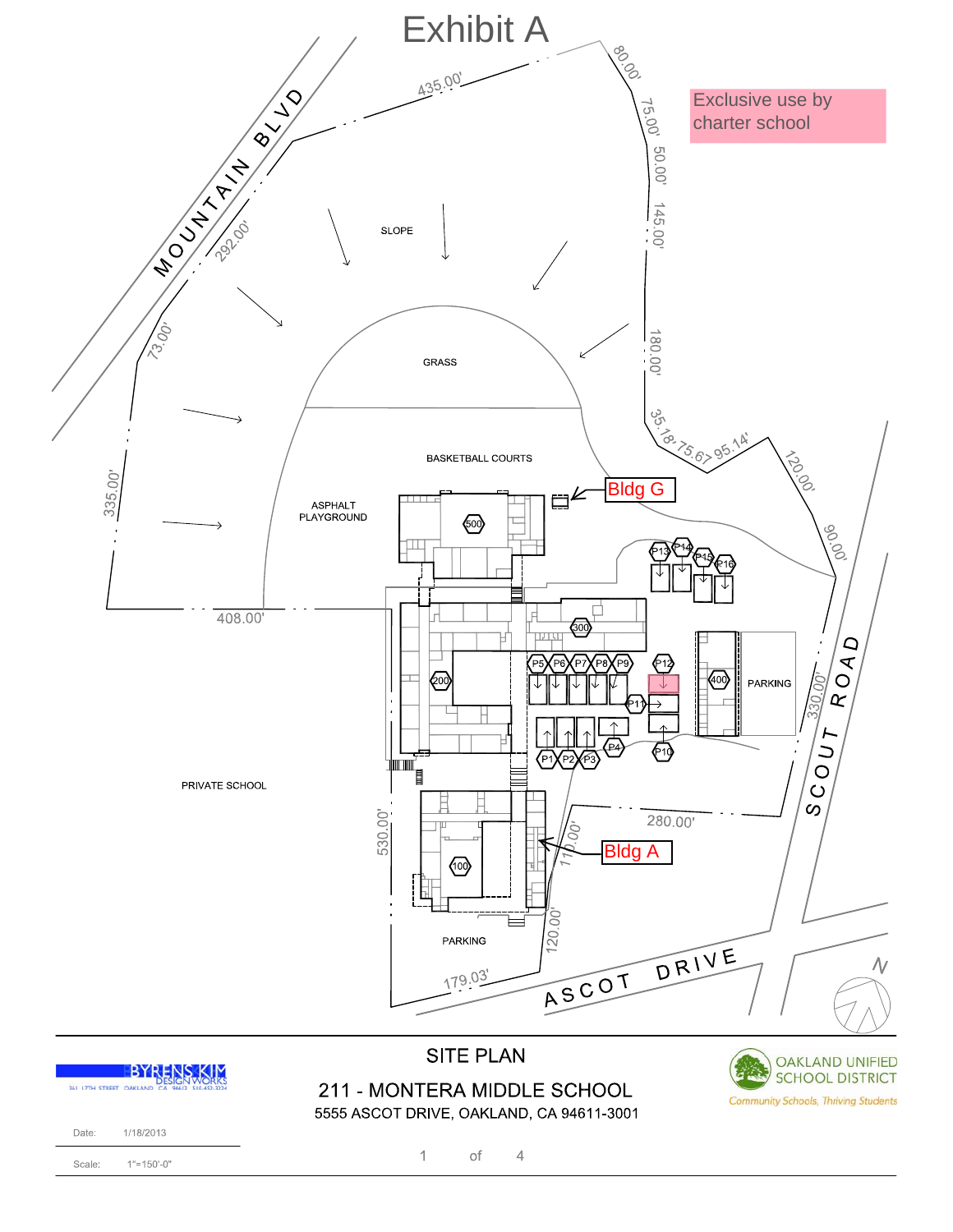

BLDG 200, 300, & PORT. P1 - P9 - 1ST FLOOR PLAN



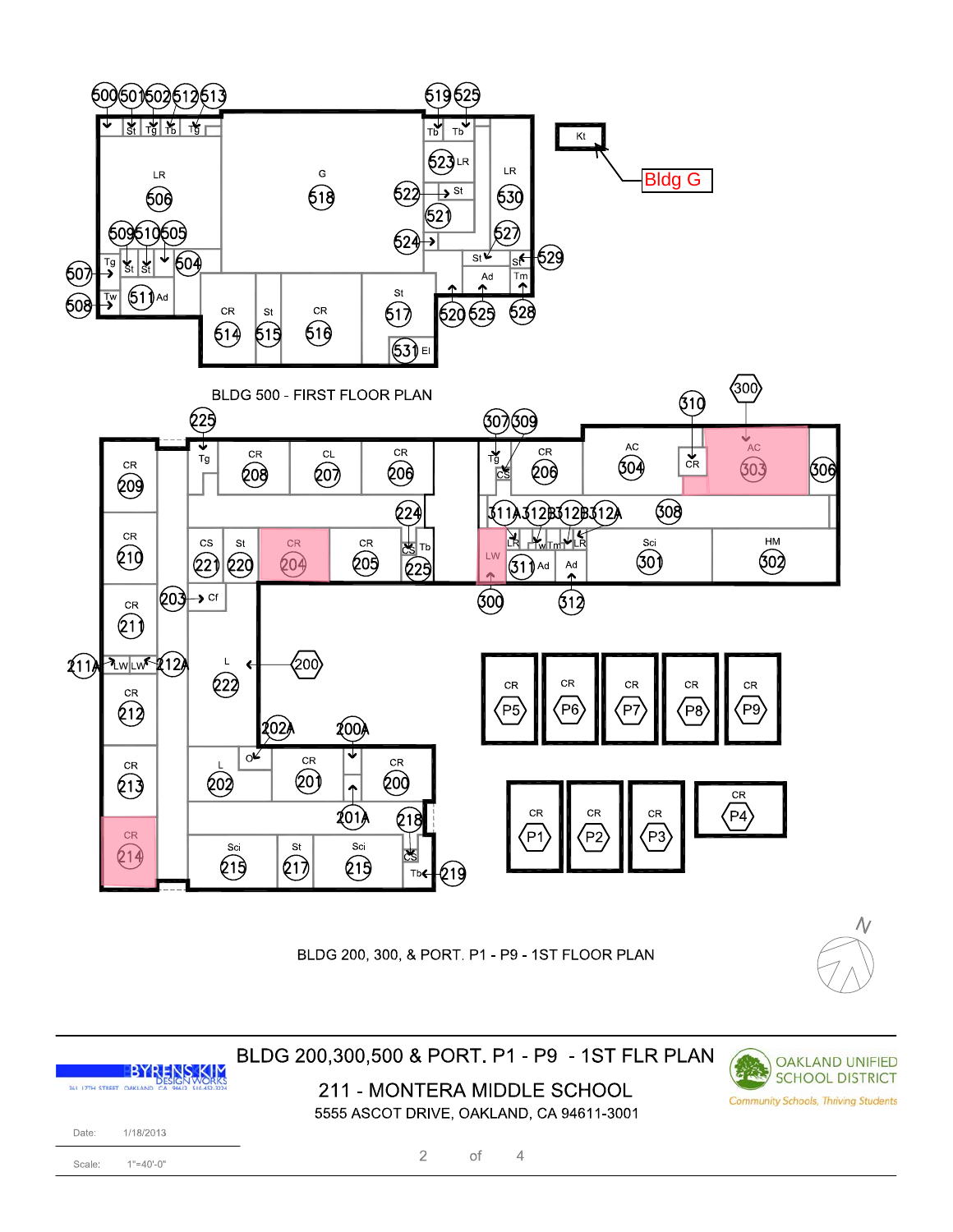

BLDG 100 - 1ST FLOOR PLAN



211 - MONTERA MIDDLE SCHOOL 5555 ASCOT DRIVE, OAKLAND, CA 94611-3001

> $\mathfrak{Z}$  $_{\mathrm{of}}$  $\sqrt{4}$

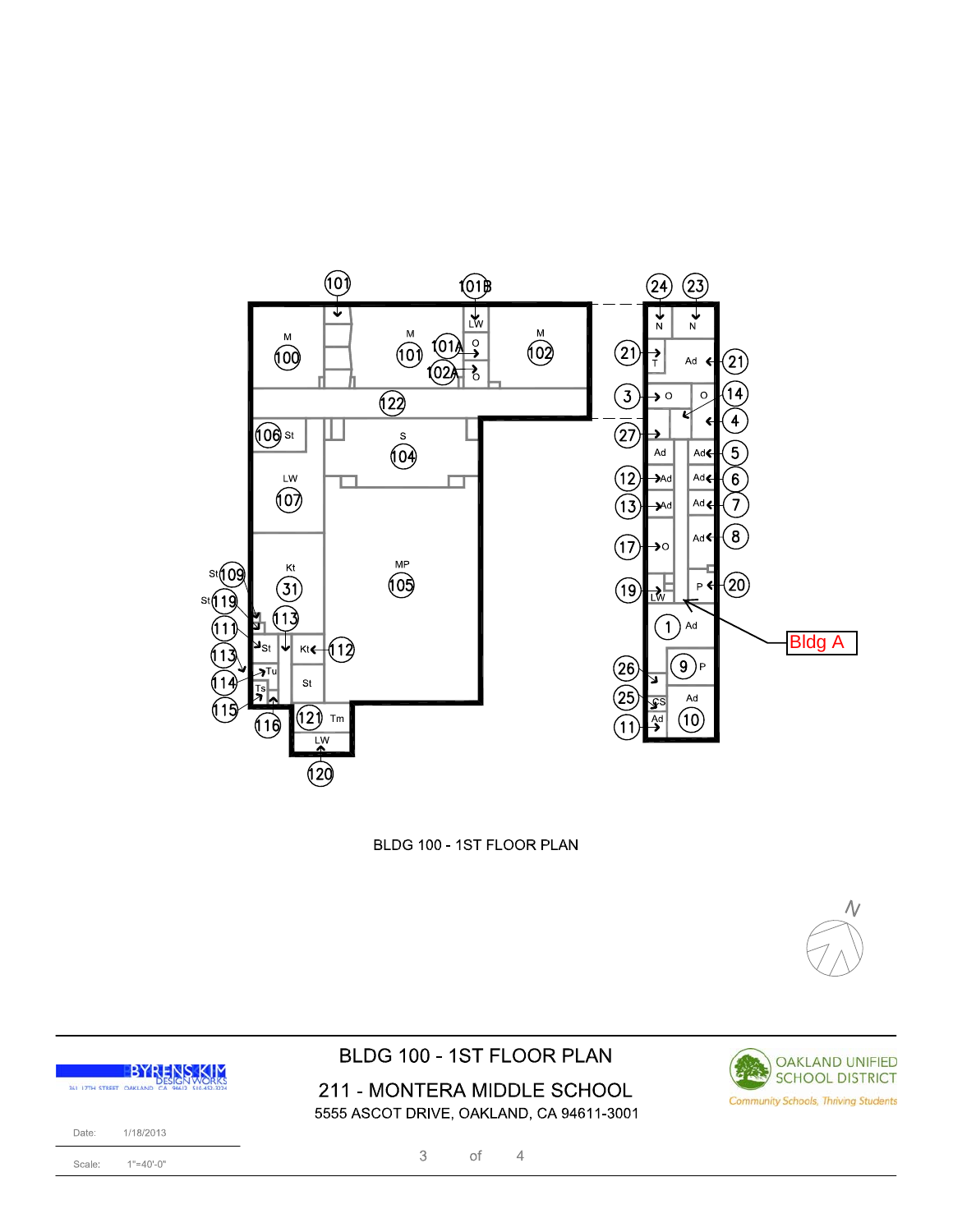

#### PORTABLES P13, P14, P15 & P16 - 1ST FLOOR PLAN



BLDG 400 & PORTABLE P10, P11 & P12 - 1ST FLOOR PLAN



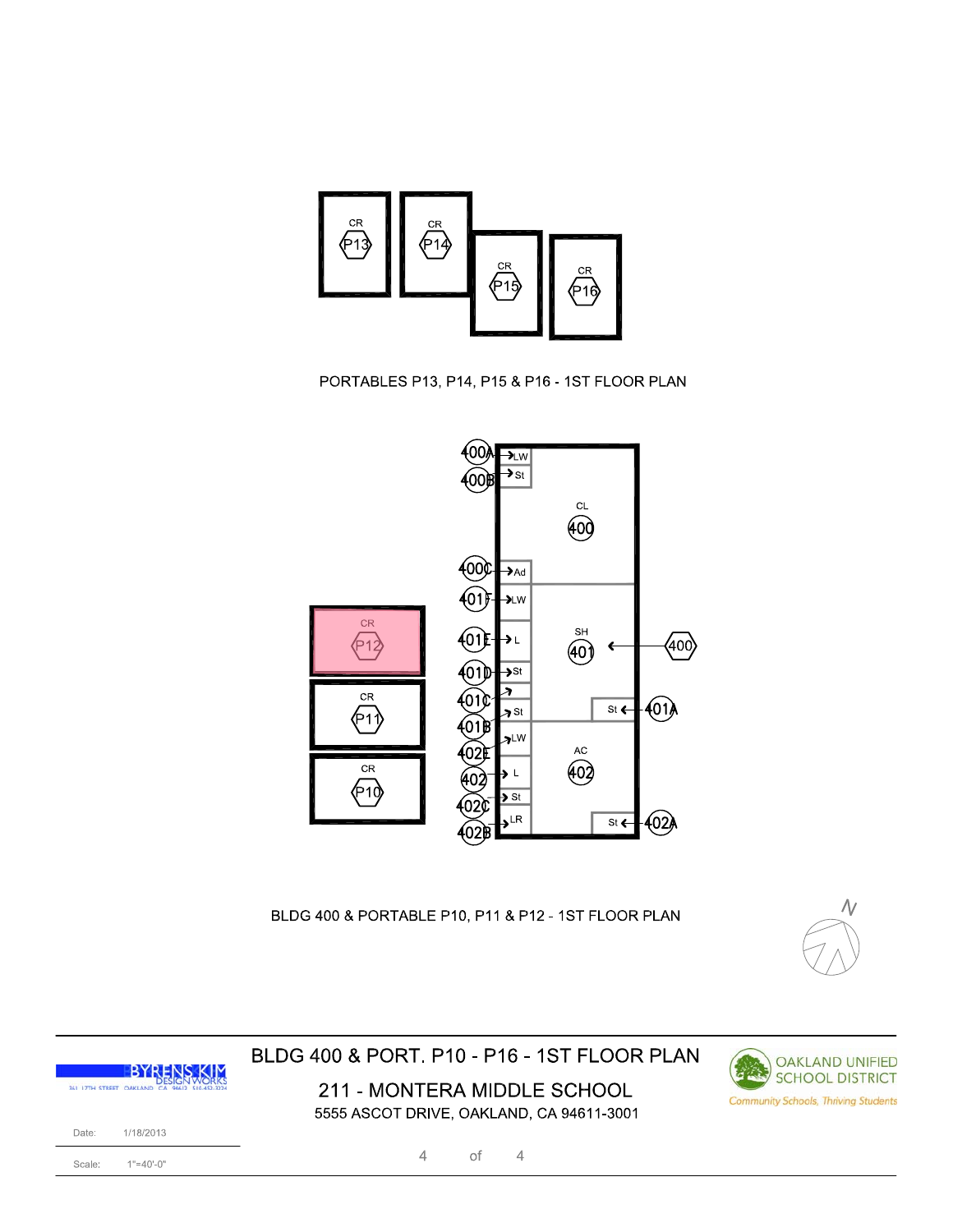# **Exhibit E**

### **Fee and Payment Schedule**

| Contract Term (Fiscal Year):<br>2022-23                     |                       |  |  |  |
|-------------------------------------------------------------|-----------------------|--|--|--|
| Charter School Name:                                        | <b>EBIA (HS only)</b> |  |  |  |
| Campus Name:                                                | <b>Hillside</b>       |  |  |  |
| Address:                                                    | 2369 84th Avenue      |  |  |  |
| <b>FACILITY USE FEE CALCULATION</b>                         |                       |  |  |  |
| Classroom Space Allocation (sqft)                           | 4,728                 |  |  |  |
| Specialized Classroom Space Allocation (sqft)               | 656                   |  |  |  |
| + Non-Classroom Space Allocation (sqft)                     | 3,366                 |  |  |  |
| Total Space Allocation at Site (sqft)*                      | 8,750                 |  |  |  |
| x Facility Fee Sqft Rate (includes custodial and utilities) | \$9.54                |  |  |  |
| <b>Facility Use Fee</b>                                     | \$83,475.00           |  |  |  |
| <b>PAYMENT SCHEDULE</b>                                     |                       |  |  |  |
| 25% by October 1, 2022                                      |                       |  |  |  |
| 25% by December 1, 2022                                     |                       |  |  |  |
| 25% by March 1, 2023                                        |                       |  |  |  |
| 25% by June 1, 2023                                         |                       |  |  |  |

Note: All calculations subject to change. The Specialized Classroom and Non-Classroom Allocation square footage numbers above represent the Charter School's share of these spaces based on its entitlement and proportion of total ADA at the campus. \*Includes only interior space.